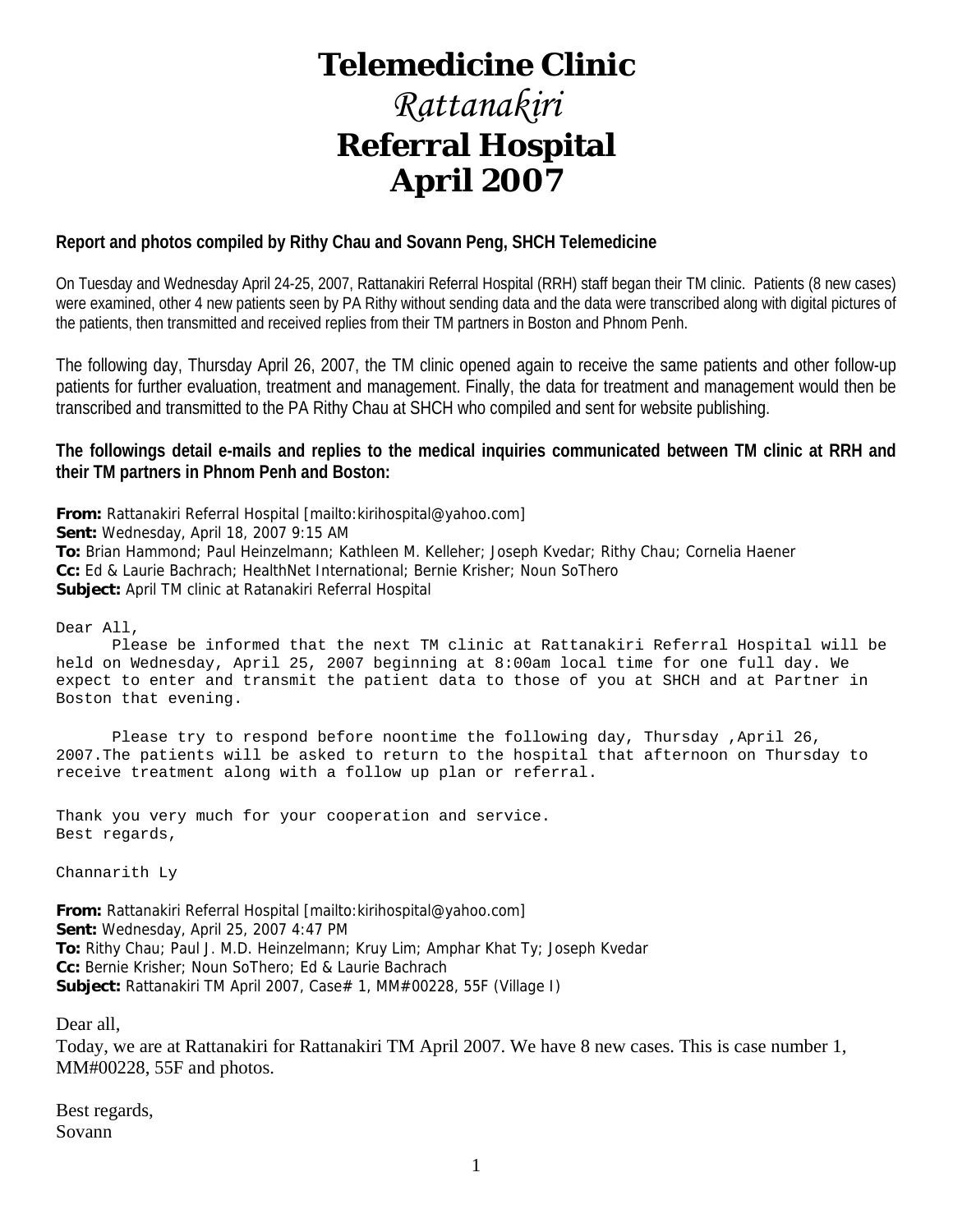

# **Patient: MM# 00228, 55F (Village I)**

**Chief Complaint:** Right hip pain x 10y

**HPI:** 55F came to us complaining of right hip pain x 10y. In last 10y, she presented with symptoms of slight sharp pain of right hip during the night, radiated to lower leg for sometime without numbness, tingling and she took pain killer prn. In these two months, she presented with severe sharp pain, radiating to right lower leg so she went to Calmette hospital in Phnom Penh, lumbar x-ray taken and treated her for 5d with Nise 1t po bid, Nevramine, Decontractyl 1t po bid, the pain didn't get better.

**Wt:** 

**PMH:** Unremarkable

**Family Hx:** Mother with HTN

**Social Hx:** No smoking, no alcohol drinking, 4 children

**Medication:** Nise 1t po bid Nevramine Decontractyl 1t po bid

**Allergies:** NKDA

**ROS:** no fever, no cough, no palpitation, no GI complaint, no leg edema, on stool with blood, regular period, LMP on April 15, 2007

**PE:** 

**Vital Signs: BP: 112/60 P: 80 R: 20 T: 36.5<sup>o</sup> 58Kg**

**General:** Look stable

**HEENT:** No oropharyngeal lesion, pink conjunctiva, no thyroid enlargement, no lymph node palpable

**Chest:** CTA bilaterally, no crackle , no ronchi, HRRR, no murmur

**Abdomen:** Soft, no tender, no distension, (+) BS, no HSM, no scar

**Extremity/Skin:** No edema, no rash, no lesion

**Hip:** Normal ROM, no deformity, schiatica test (+), raised straight leg test (+)

**MS/Neuro:** MS+5/5, motor and sensory intact, DTRs +2/4

**Lab/Studies done:** Lumbar x-ray and hip x-ray attached



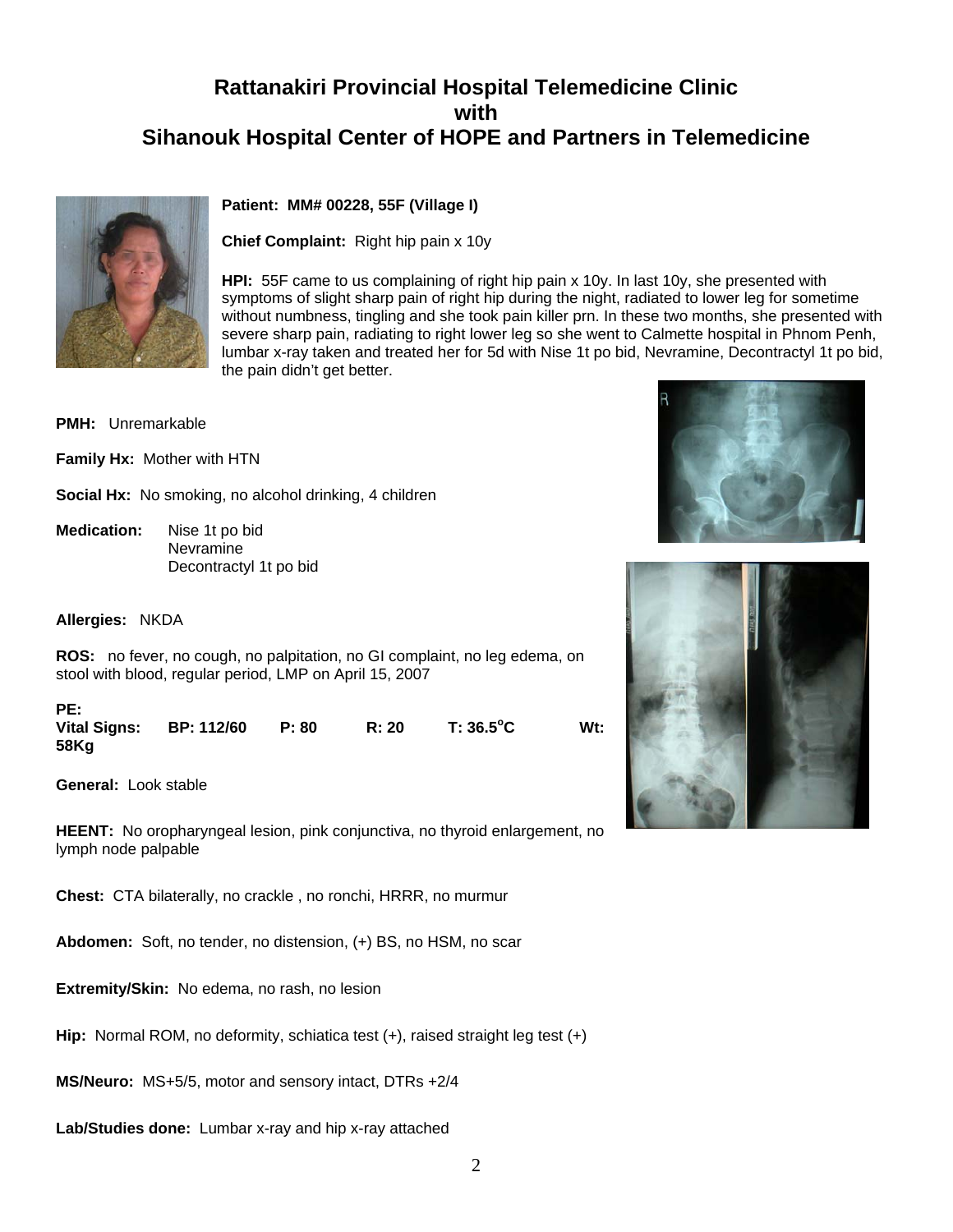#### **Assessment:**

- 1. Right schiatica( Nerve root pain)
- 2. Osteoprosis by Lumbar Xray

#### **Plan:**

- 1. Diflunisal 500mg 1t po bid prn pain for two months
- 2. Calcium 600mg 1t po bid for two months

#### **Comments/Notes: Do you agree with my assessment and plan?**

**Examined by: Nurse Peng Sovann Date: April 24, 2007** 

Please send all replies to [kirihospital@yahoo.com](mailto:kirihospital@yahoo.com) and cc: to tmed rithy@online.com.kh . *The information transmitted in this e-mail is intended only for the person or entity to which it is addressed and may contain confidential and/or privileged material. Any review, retransmission, dissemination or other use of or taking of any action in reliance upon, this information by persons or entities other than the intended recipient is prohibited. If you received this e-mail in error, please contact the sender and delete material from any computer.*

**From:** Rattanakiri Referral Hospital [mailto:kirihospital@yahoo.com] **Sent:** Wednesday, April 25, 2007 4:53 PM **To:** Rithy Chau; Paul J. M.D. Heinzelmann; Kruy Lim; Amphar Khat Ty; Joseph Kvedar **Cc:** Bernie Krisher; Noun SoThero; Ed & Laurie Bachrach **Subject:** Rattanakiri TM April 2007, Case# 2, PN#00229, 45F (Village VI)

Dear all,

This is case number 2, PN#0229, 45F and photo.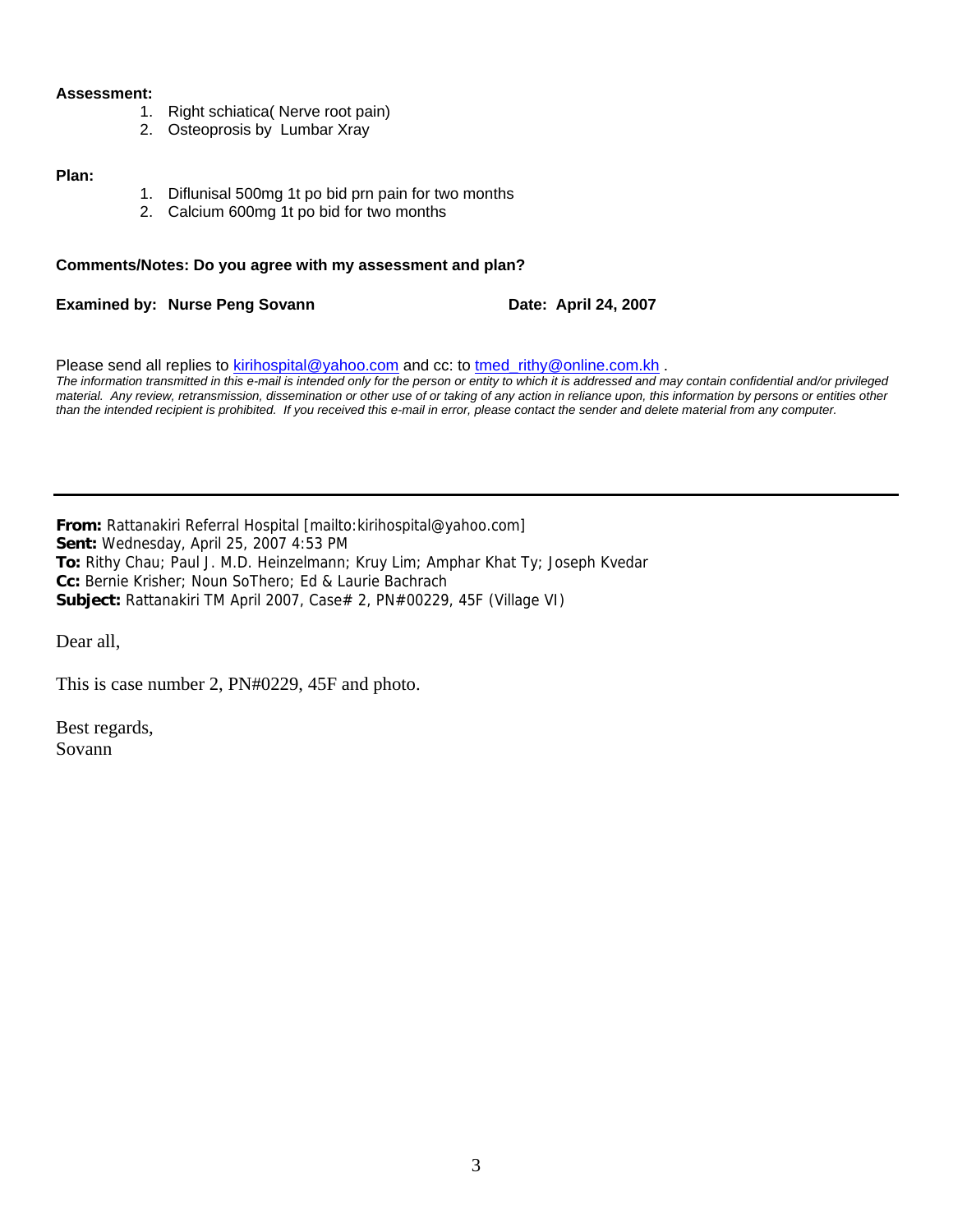

# **Patient: PN# 00229, 45F (Village VI)**

**Chief Complaint:** Palpitation and blurred vision x 2y

**HPI:** 45F, housewife, came to us complaining of palpitation and blurred vision x 2y. In 2000, she presented with symptoms of fatigue, dizziness, poor appetite, polyuria, so she was diagnosed with DMII at private clinic, and treated with Chlorpropramide 250mg 1/2t po qd. One month later the sugar still high so the medication increased to 1t qd. In these two years, she presented with palpitation and blurred vision and denied of fever, cough, chest pain, nausea, vomiting, oliguria, polyuria, edema, numbness, and tinging.

**PMH:** unremarkable

**Family Hx:** None

**Social Hx:** No smoking, no EtOH, 12 children

**Medication:** Chlorpropramide 250mg 1t po qd

**Allergies:** NKDA

**ROS:** No nausea, no vomiting, no chest pain, no stool with blood or mucus, no edema, no numbness, no tingling, regular period, last menstrual period on March 30, 2007

#### **PE:**

**Vital Signs: BP: 100/58 P: 86 R: 20 T: 37<sup>o</sup> C Wt: 60Kg**

**General:** Look stable

**HEENT:** No oropharyngeal lesion, pink conjunctiva, no thyroid enlargement, no lymph node palpable

**Chest:** CTA bilaterally, no rales, no ronchi, HRRR, no murmur

**Abdomen:** Soft, no tender, no distension, (+) BS, no HSM, no scar

**Extremity/Skin:** No edema, no rash, no food wound

**MS/Neuro:** MS+5/5, motor and sensory intact, DTRs +2/4, normal gait

# **Lab/Studies done:** April 25, 2007

FBS: 151mg/dl; UA: Protein 3+

| Na         | $=140$  | $[135 - 155]$ |
|------------|---------|---------------|
| K.         | $= 5.7$ | $[3.6 - 5.5]$ |
| СL         | $= 95$  | $[99 - 108]$  |
| <b>BUN</b> | $=35$   | $[10 - 50]$   |
| Creat      | $=0.6$  | $[0.5 - 0.9]$ |
| Glu        | $=45$   | $[75 - 115]$  |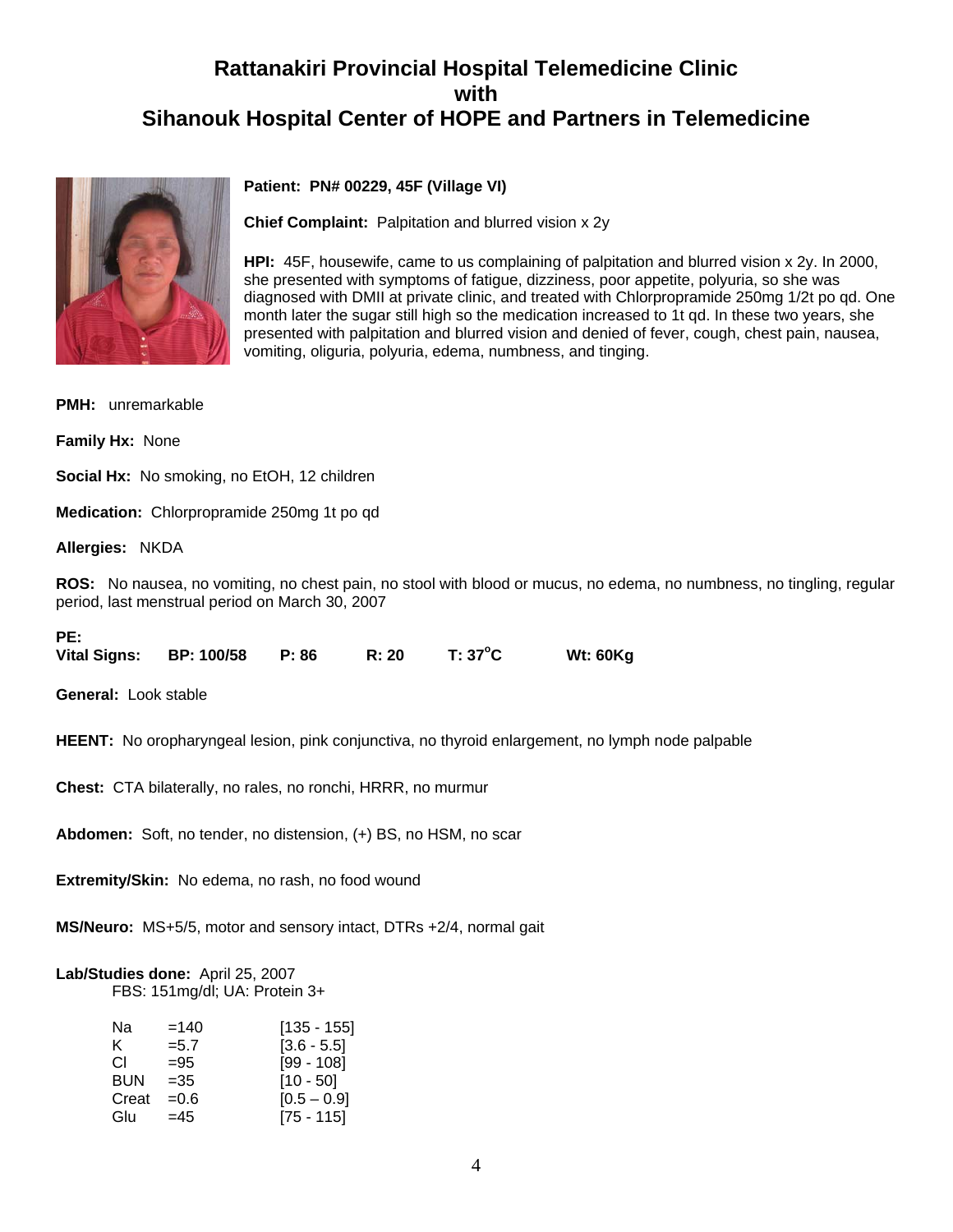#### **Assessment:**

1. DMII

## **Plan:**

- 1. Chlorpropramide 250mg 1t po bid for two months
- 2. Diabetic diet education, foot care and do regular exercise

#### **Comments/Notes: Do you agree with my assessment and plan?**

**Examined by: Nurse Peng Sovann Date: April 24, 2007** 

Please send all replies to [kirihospital@yahoo.com](mailto:kirihospital@yahoo.com) and cc: to [tmed\\_rithy@online.com.kh](mailto:tmed_rithy@bigpond.com.kh) . *The information transmitted in this e-mail is intended only for the person or entity to which it is addressed and may contain confidential and/or privileged* 

*material. Any review, retransmission, dissemination or other use of or taking of any action in reliance upon, this information by persons or entities other than the intended recipient is prohibited. If you received this e-mail in error, please contact the sender and delete material from any computer.*

**From:** Rattanakiri Referral Hospital [mailto:kirihospital@yahoo.com] **Sent:** Wednesday, April 25, 2007 4:59 PM **To:** Rithy Chau; Paul J. M.D. Heinzelmann; Kruy Lim; Amphar Khat Ty; Joseph Kvedar; Cornelia Haener **Cc:** Bernie Krisher; Noun SoThero; Ed & Laurie Bachrach **Subject:** Rattanakiri TM April 2007, Case# 3, OH#00230, 59F (Village III)

Dear all,

This is case number 3, OH#0230, 59F and photos.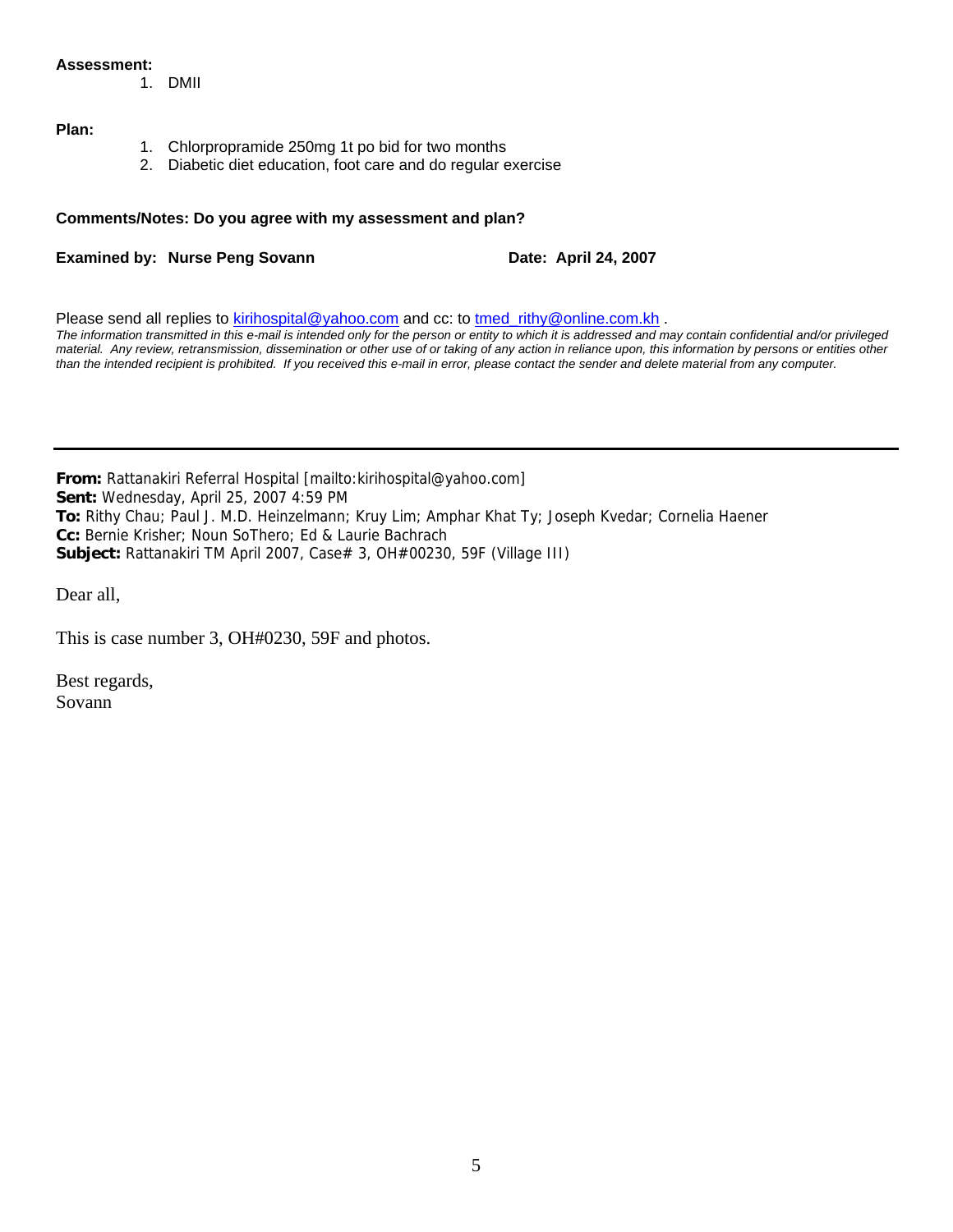

# **Patient: OH#00230, 59F (Village III)**

**Chief Complaint:** Neck Mass x 5y

**HPI:** 59F, housewife, came to us complaining of neck mass x 5y. She noticed a mass about 4x5cm without any symptoms so she didn't seek any medical care. In this year, she presented with symptoms of palpitation, tremor, heat intolerance, insomnia, fatigue, HA on/off, but she bought medication from pharmacy when the symptoms happened. She denied of fever, cough, chest pain, dyspnea, nausea, vomiting, stool with blood, edema.

**PMH:** HTN, she took antihypertension drug while she presented with dizziness, headaches

**Family Hx:** None

**Social Hx:** No smoking, drinking alcohol casually

**Medication:** None

**Allergies:** NKDA

**ROS:** (+) palpitation, no chest pain, no fever, no cough, (+) insomnia, no stool with blood or mucus, no edema, no oliguria, no polyuria

#### **PE:**

**Vital Signs: BP: 168/100 P: 76 R: 20 T: 37<sup>o</sup> C Wt: 58Kg**

**General:** Look stable

**HEENT:** No oropharyngeal lesion, pink conjunctiva, thyroid enlargement about 4x6cm, smooth, soft, no tender, regular border, no bruit, mobile on swallowing, , no lymph node palpable

**Chest:** CTA bilaterally, no rales, no ronchi, HRRR, no murmur

**Abdomen:** Soft, no tender, no distension, (+) BS, no HSM, no scar

**Extremity/Skin:** No edema, no rash, no lesion

**MS/Neuro:** MS+5/5, motor and sensory intact, DTRs +2/4, normal gait

**Lab/Studies done:** None

#### **Assessment:**

- 1. Goiter
- 2. HTN

**Plan:**

1. Draw blood for TSH and Free T4, RFT, Lytes, BS at SHCH

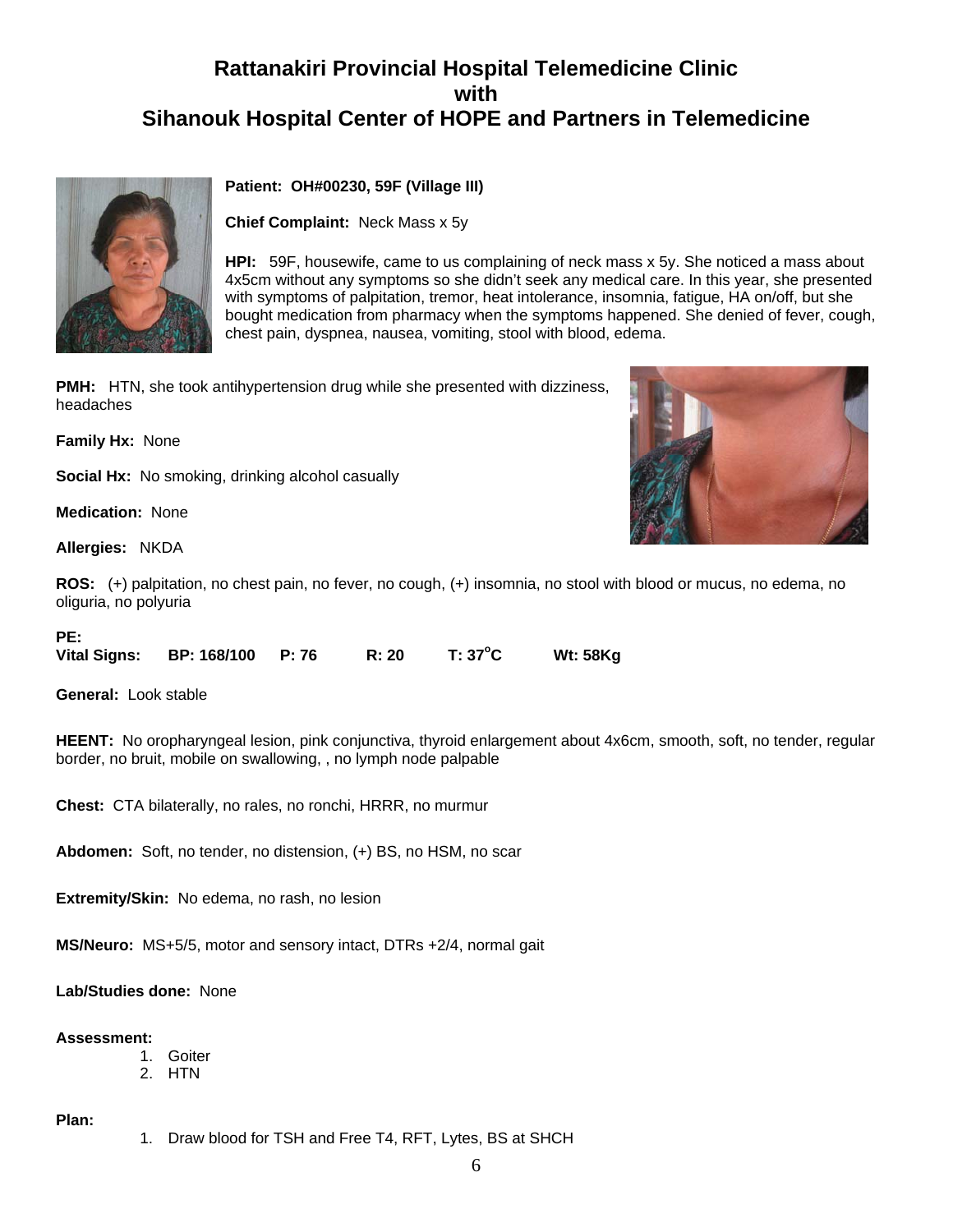2. HCTZ 50mg 1/2t po qd for two months

# **Comments/Notes: Do you agree with my assessment and plan?**

**Examined by: Nurse Peng Sovann Date: April 24, 2007** 

Please send all replies to [kirihospital@yahoo.com](mailto:kirihospital@yahoo.com) and cc: to [tmed\\_rithy@online.com.kh](mailto:tmed_rithy@bigpond.com.kh) . *The information transmitted in this e-mail is intended only for the person or entity to which it is addressed and may contain confidential and/or privileged material. Any review, retransmission, dissemination or other use of or taking of any action in reliance upon, this information by persons or entities other than the intended recipient is prohibited. If you received this e-mail in error, please contact the sender and delete material from any computer.*

**From:** Cornelia Haener [mailto:cornelia\_haener@online.com.kh] **Sent:** Thursday, April 26, 2007 3:00 PM **To:** 'Rattanakiri Referral Hospital'; 'Rithy Chau'; 'Paul J. M.D. Heinzelmann'; 'Kruy Lim'; 'Amphar Khat Ty'; 'Joseph Kvedar' **Cc:** 'Bernie Krisher'; 'Noun SoThero'; 'Ed & Laurie Bachrach' **Subject:** RE: Rattanakiri TM April 2007, Case# 3, OH#00230, 59F (Village III)

Dear all, I agree to your plan. Kind regards Cornelia

**From:** Rattanakiri Referral Hospital [mailto:kirihospital@yahoo.com] **Sent:** Wednesday, April 25, 2007 5:04 PM **To:** Rithy Chau; Paul J. M.D. Heinzelmann; Kruy Lim; Amphar Khat Ty; Joseph Kvedar **Cc:** Bernie Krisher; Noun SoThero; Ed & Laurie Bachrach **Subject:** Rattanakiri TM April 2007, Case# 4, KK#00231, 45F (Village I)

Dear all,

This is case number 4, KK#0231, 45F and photo.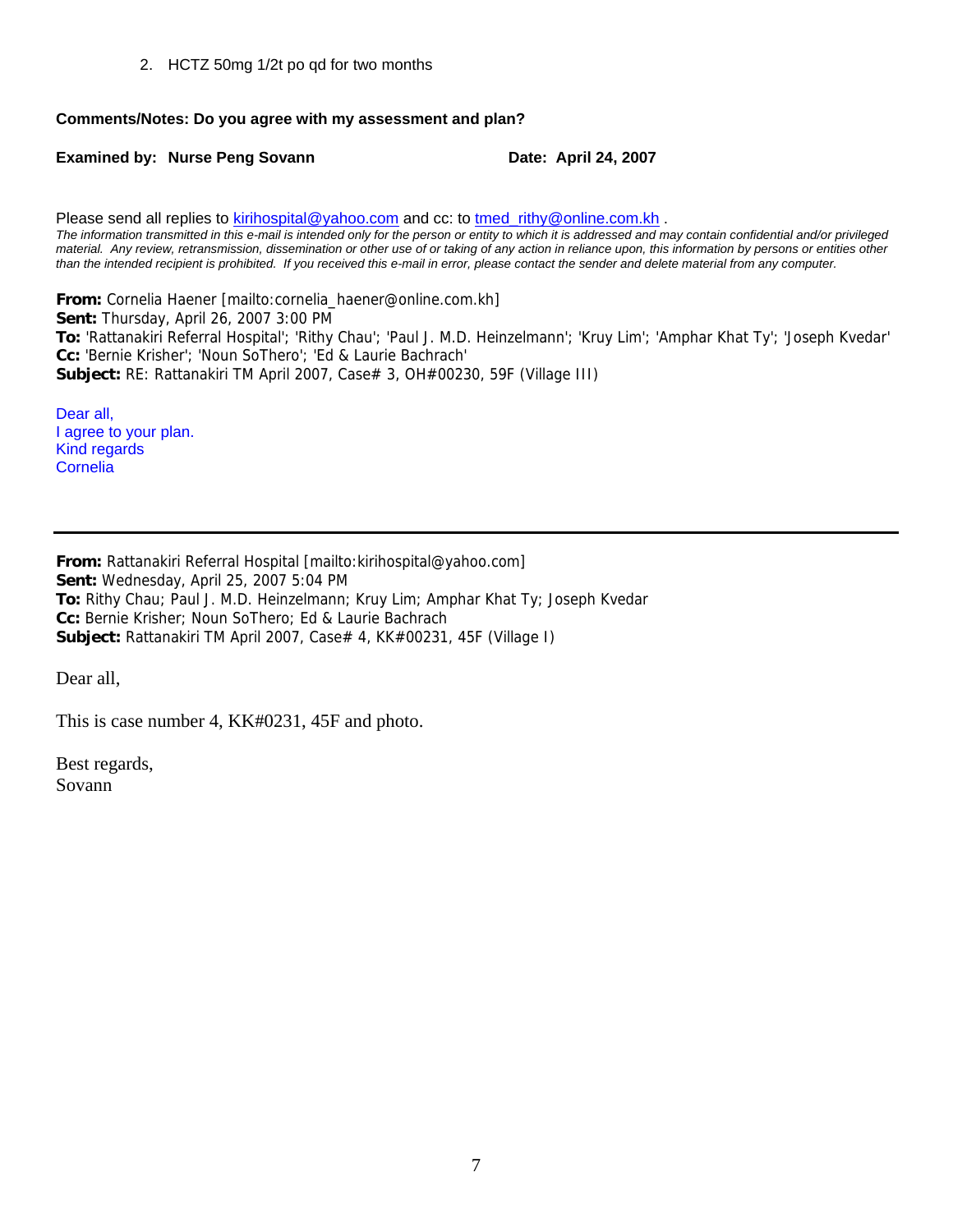

# **Patient: KK#00231, 45F (Village I)**

**Chief Complaint:** Fatigue x 5y

**HPI:** 45F, housewife, came to us complaining of fatigue x 5y. In last 5y, she presented with symptoms of fatigue, palpitation, dizziness, polyuria so she went to provincial hospital, she was as diagnosed DMII and treated with Chlorpropramide 250mg 1t po qd. She got much better and had follow up with private clinic because the sugar still elevated so Chlorpropramide increase to 1t bid. She denied of fever, cough, dyspnea, nausea, vomiting, stool with blood or mucus, edema, foot wound, numbness, tingling.

| <b>PMH:</b> DMII for 5y                                                                                     |  |  |  |  |  |
|-------------------------------------------------------------------------------------------------------------|--|--|--|--|--|
| Family Hx: None                                                                                             |  |  |  |  |  |
| <b>Social Hx:</b> Smoking 6cig/d, no alcohol drinking, 5 children                                           |  |  |  |  |  |
| Medication: Chlorporpramide(250mg) 1t po bid                                                                |  |  |  |  |  |
| Allergies: NKDA                                                                                             |  |  |  |  |  |
| <b>ROS:</b> LMP on May 30, 2007                                                                             |  |  |  |  |  |
| PE:<br>$T: 36.5^{\circ}$ C<br>R: 20<br><b>Wt: 50Kg</b><br><b>Vital Signs:</b><br><b>BP: 106/60</b><br>P: 86 |  |  |  |  |  |
| General: Look stable                                                                                        |  |  |  |  |  |
| <b>HEENT:</b> No oropharyngeal lesion, pink conjunctiva, no thyroid enlargement, no lymph node palpable     |  |  |  |  |  |
| Chest: CTA bilaterally, no rales, no ronchi, HRRR, no murmur                                                |  |  |  |  |  |
| Abdomen: Soft, no tender, no distension, (+) BS, no HSM, no scar                                            |  |  |  |  |  |

**Extremity/Skin:** No edema, no rash, no lesion, foot wound

**MS/Neuro:** MS+5/5, motor and sensory intact, DTRs +2/4, normal gait

#### **Lab/Studies done:** April 25, 2007 RBS: 330mg/dl

| Na         | $=146$  | $[135 - 155]$       |
|------------|---------|---------------------|
| K.         | $=6$    | $[3.6 - 5.5]$       |
| СI         | $=90$   | $[99 - 108]$        |
| <b>BUN</b> | $= 33$  | $[10 - 50]$         |
| Creat      | $= 0.9$ | $[0.5 - 0.9$ md/dl] |
| Glu        | $=220$  | $[75 - 115]$        |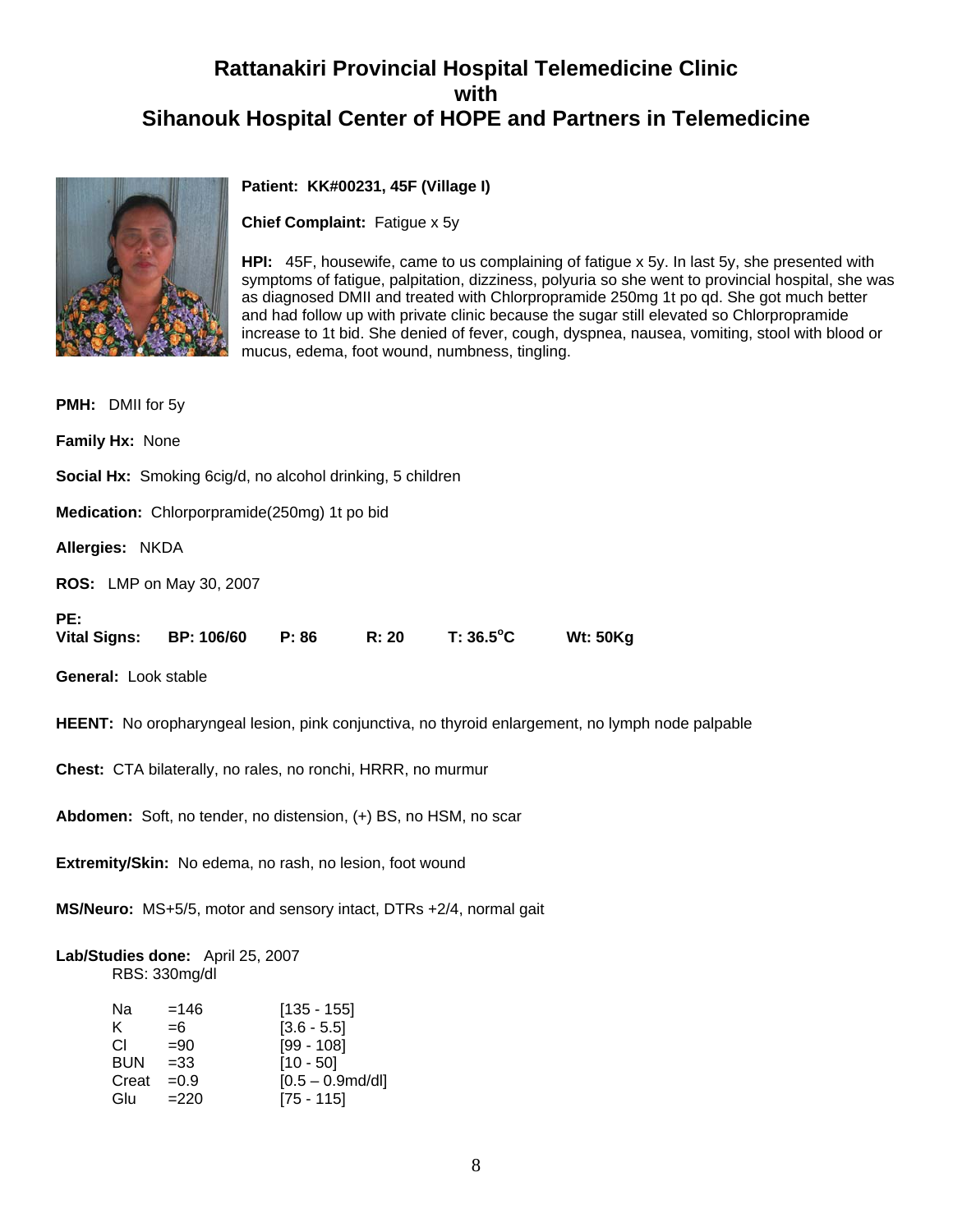#### **Assessment:**

1. DMII

#### **Plan:**

- 1. Chlorpropramide 250mg 1t po bid for two months
- 2. Metformin 500mg 1t po qhs for two months
- 3. Captopril 25mg 1/4t po qd for two months
- 4. Diabetic diet education, foot care, do regular exercise

#### **Comments/Notes: Do you agree with my assessment and plan?**

**Examined by: Nurse Peng Sovann Date: April 24, 2007** 

Please send all replies to [kirihospital@yahoo.com](mailto:kirihospital@yahoo.com) and cc: to [tmed\\_rithy@online.com.kh](mailto:tmed_rithy@bigpond.com.kh) . *The information transmitted in this e-mail is intended only for the person or entity to which it is addressed and may contain confidential and/or privileged material. Any review, retransmission, dissemination or other use of or taking of any action in reliance upon, this information by persons or entities other than the intended recipient is prohibited. If you received this e-mail in error, please contact the sender and delete material from any computer.*

**From:** Rattanakiri Referral Hospital [mailto:kirihospital@yahoo.com] **Sent:** Wednesday, April 25, 2007 5:13 PM **To:** Rithy Chau; Paul J. M.D. Heinzelmann; Kruy Lim; Amphar Khat Ty; Joseph Kvedar **Cc:** Bernie Krisher; Noun SoThero; Ed & Laurie Bachrach **Subject:** Rattanakiri TM April 2007, Case# 5, MR#00232, 70F (Village I)

Dear all,

This is case number 5, MR#0232, 70F and photo.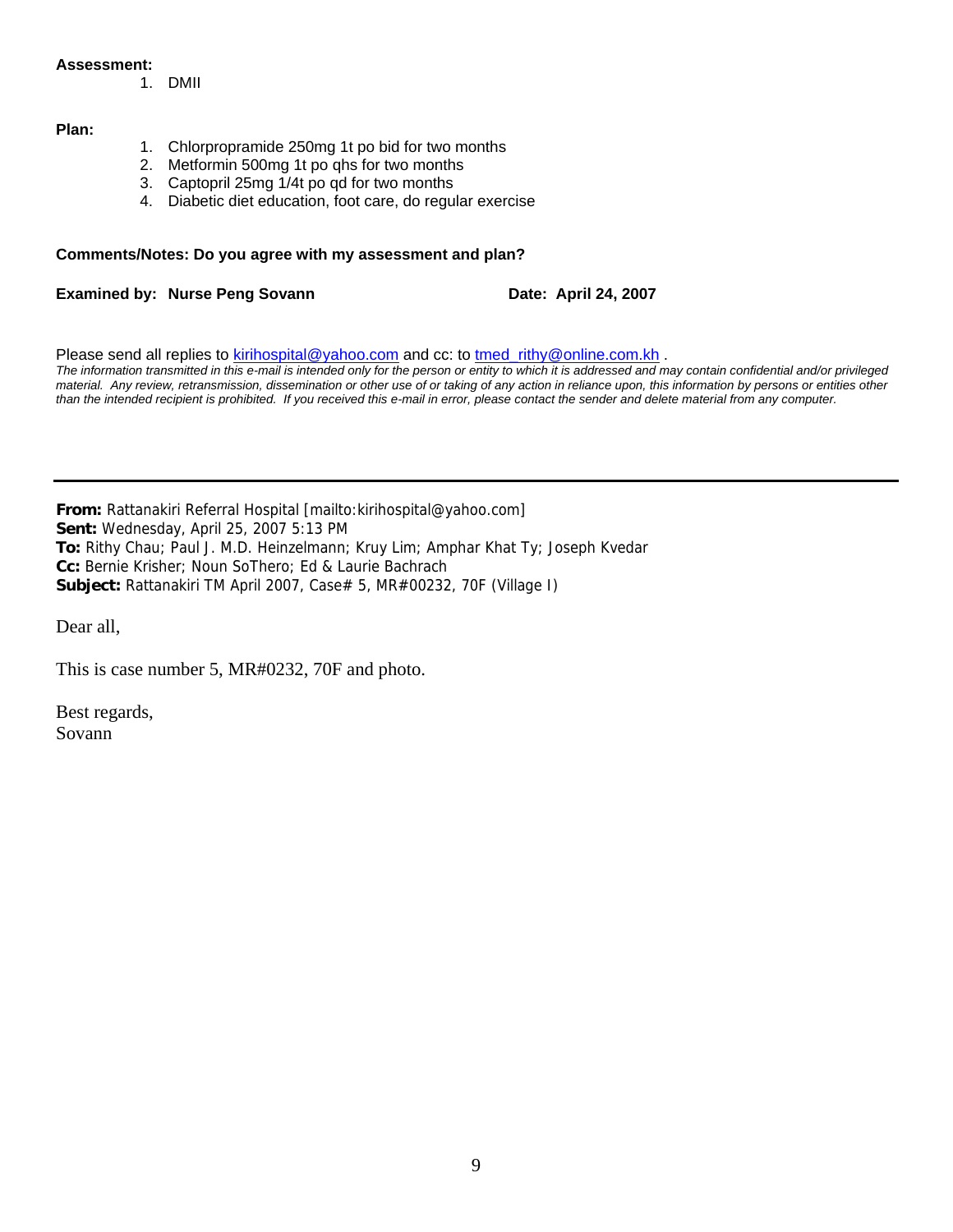

# **Patient: MR# 00232, 70F (Village III)**

**Chief Complaint:** Right Knee pain x 8months

**HPI:** 70F came to us complaining of right knee pain x 8 months. She presented with pain on the right knee without redness, swelling, stiffness, she didn't flex and extension that knee fully due to pain. She denied of fever, cough, palpitation, nausea, vomiting, stool with blood or mucus, edema.

**PMH:** Motor vehicle accident, right knee was affected but she could do normal activity 20y ago

**Family Hx:** Sister with HTN

**Social Hx:** No smoking, no EtOH, 12 children

**Medication:** None

**Allergies:** NKDA

**ROS:** no swelling, no redness, no stiffness, no warmth

| PE: |                         |       |       |                  |                 |
|-----|-------------------------|-------|-------|------------------|-----------------|
|     | Vital Signs: BP: 128/60 | P: 86 | R: 20 | $T: 37^{\circ}C$ | <b>Wt: 45Kg</b> |

**General:** Look stable, Right limping gait

**HEENT:** No oropharyngeal lesion, pink conjunctiva, thyroid enlargement about 5x7cm, soft, smooth, no tender, regular border, no lymph node palpable

**Chest:** CTA bilaterally, no rales, no ronchi, HRRR, no murmur

**Abdomen:** Soft, no tender, no distension, (+) BS, no HSM, no scar

**Extremity/Skin:** Right knee joint no swelling, no redness, no deformity, no crepitus, no fluid .Tender on passive extension,75% of flexion, 80% of extension ( 150 degree extension), stiffness. Reduce ROM almost 60%

**MS/Neuro:** MS+5/5, motor and sensory intact, DTRs +2/4

#### **Lab/Studies done:** None

#### **Assessment:**

- 1. Post traumatic Right Frozen knee(MVA)
- 2. Thyroid disorder?

#### **Plan:**

- 1. Do regular passive exercise on right knee joint with full flexion and extension
- 2. Naproxen 375mg 1t po bid prn pain for two weeks
- 3. Draw blood for TSH at SHCH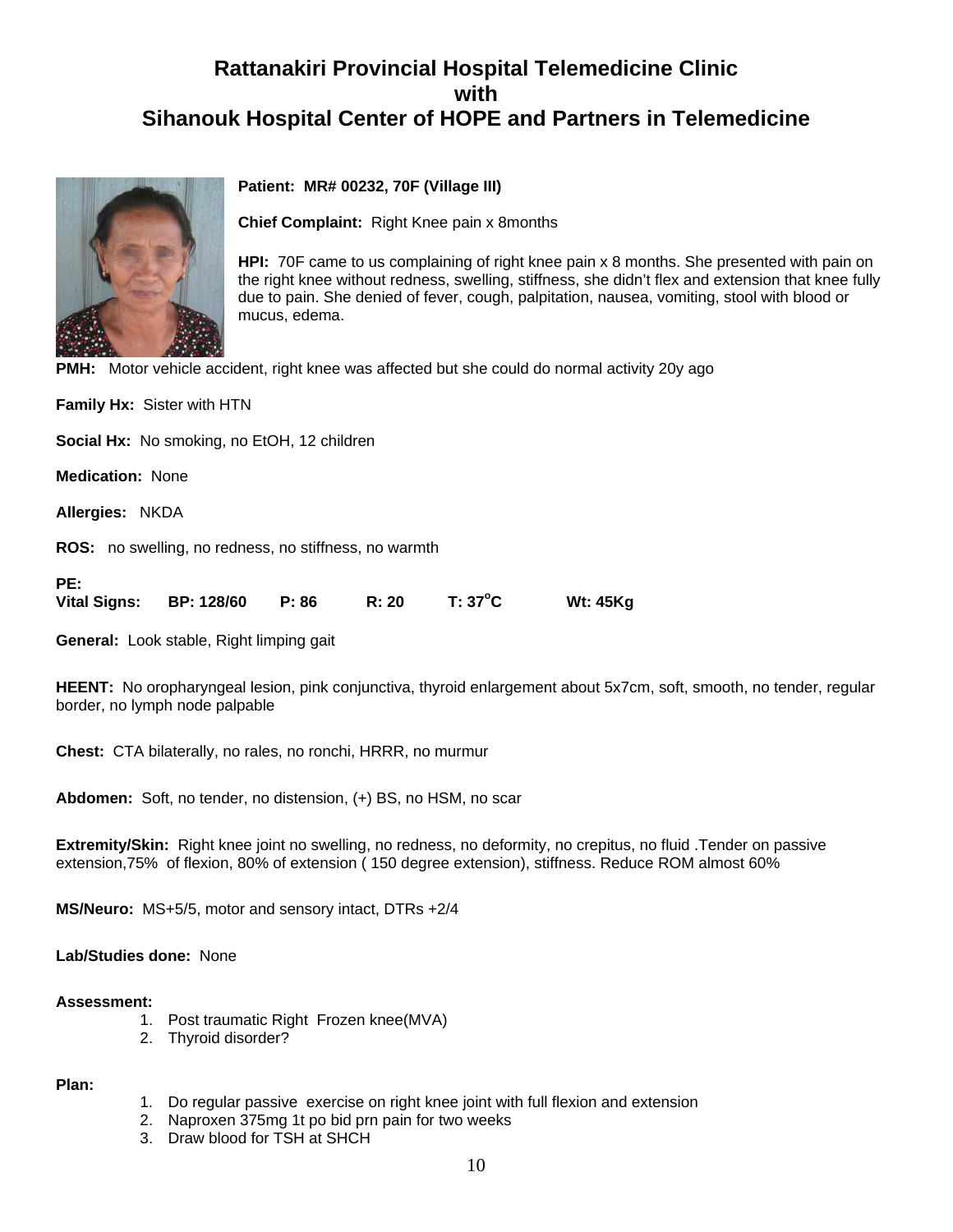#### **Comments/Notes: Do you agree with my assessment and plan?**

**Examined by: Nurse Peng Sovann Date: April 24, 2007** 

Please send all replies to [kirihospital@yahoo.com](mailto:kirihospital@yahoo.com) and cc: to tmed rithy@online.com.kh . *The information transmitted in this e-mail is intended only for the person or entity to which it is addressed and may contain confidential and/or privileged material. Any review, retransmission, dissemination or other use of or taking of any action in reliance upon, this information by persons or entities other than the intended recipient is prohibited. If you received this e-mail in error, please contact the sender and delete material from any computer.*

**From:** Rattanakiri Referral Hospital [mailto:kirihospital@yahoo.com] **Sent:** Wednesday, April 25, 2007 5:23 PM **To:** Rithy Chau; Paul J. M.D. Heinzelmann; Kruy Lim; Amphar Khat Ty; Joseph Kvedar **Cc:** Bernie Krisher; Noun SoThero; Ed & Laurie Bachrach Subject: Rattanakiri TM April 2007, Case# 6, KP#00235, 56F (Tiem Village)

Dear all,

This is case number 6, KP#0235, 56F and photo.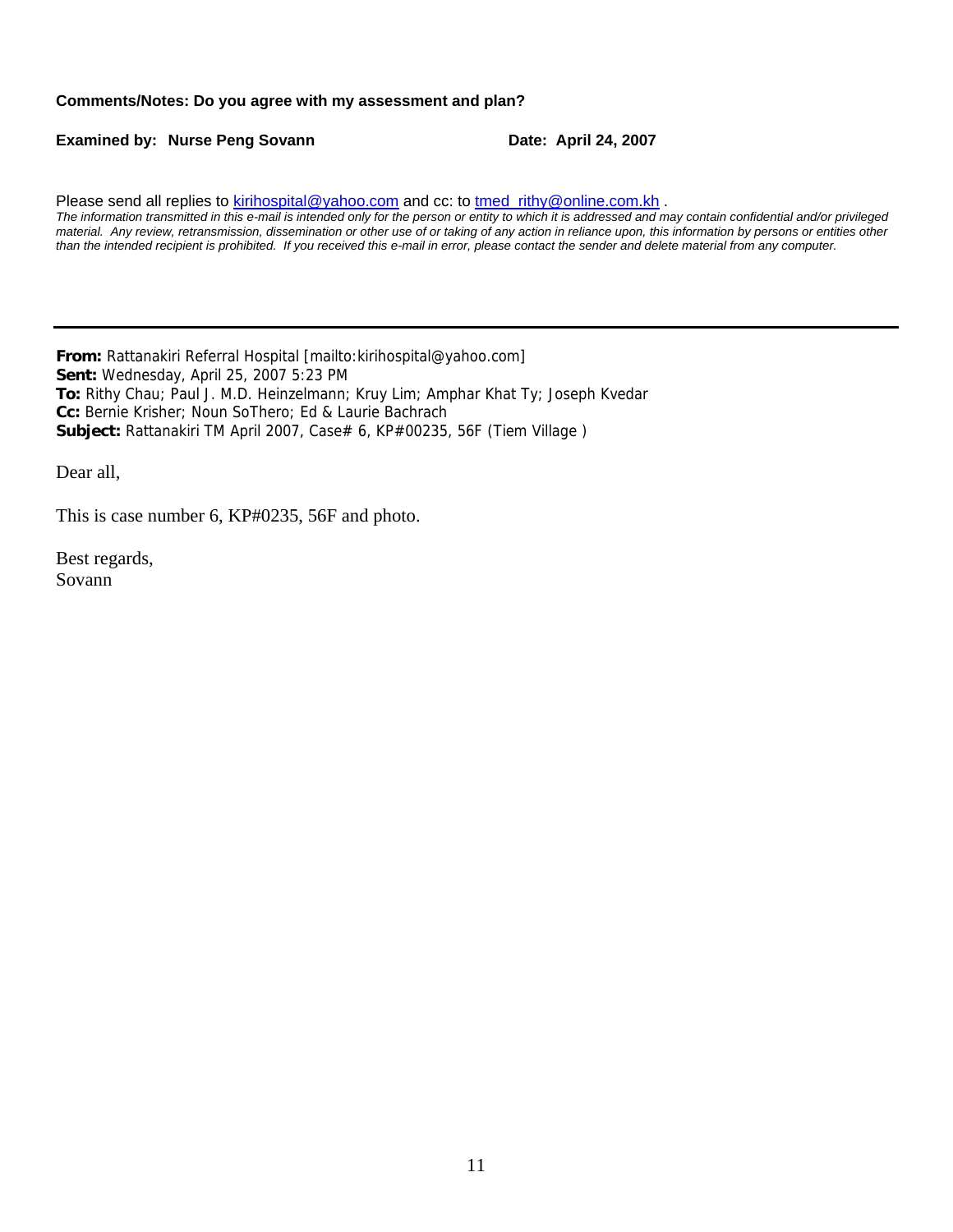

# **Patient: KP#00235, 56F (Tiem Village)**

**Chief Complaint:** Right Lateral Neck Mass x 3y

**HPI:** 56F, farmer, came to us complaining of right lateral neck mass x 3y. She presented a small mass about 2x2cm below right ear, without redness, swelling, pain, and developed to about 4x5cm in one year. She didn't seek medical care just treated it with traditional medication, it doesn't better and presented with HA, neck tension, poor appetite, She denied of fever, cough, sore throat, dyspnea, nausea, vomiting, ear pain, hearing loss, stool with blood, edema.

**PMH:** Unremarkable **Family Hx:** None **Social Hx:** Smoking 6cig/d over 10y, no alcohol drinking **Medication:** None **Allergies:** NKDA **ROS:** No fever, no cough, no dyspnea, ear pain, hearing loss, sore throat



| <b>Vital Signs:</b> | <b>BP: 136/72</b> | P: 76 | R: 20 | $T: 37^{\circ}C$ | <b>Wt: 36Kg</b> |
|---------------------|-------------------|-------|-------|------------------|-----------------|
|                     |                   |       |       |                  |                 |

**General:** Look stable, cachexia

**HEENT:** No oropharyngeal lesion, pink conjunctiva, no thyroid enlargement, no lymph node palpable, postero-inferior auricular mass about 4x5cm, smooth, firm, no tender, regular border, fixed, both ears are normal

**Chest:** CTA bilaterally, no rales, no ronchi, HRRR, no murmur

**Abdomen:** Soft, no tender, no distension, (+) BS, no HSM, no scar

**Extremity/Skin:** No edema, no rash, no lesion

**MS/Neuro:** MS+5/5, motor and sensory intact, DTRs +2/4, normal gait

**Lab/Studies done:** None

#### **Assessment:**

1. Right Lateral Neck Cold Abcess consider TB?

#### **Plan:**

**PE:** 

- 1. MTV 1tpo qd for two months
- 2. Aspiration the abscess revealed cloudy fluid around 10cc sent to local Lab for AFB direct smear.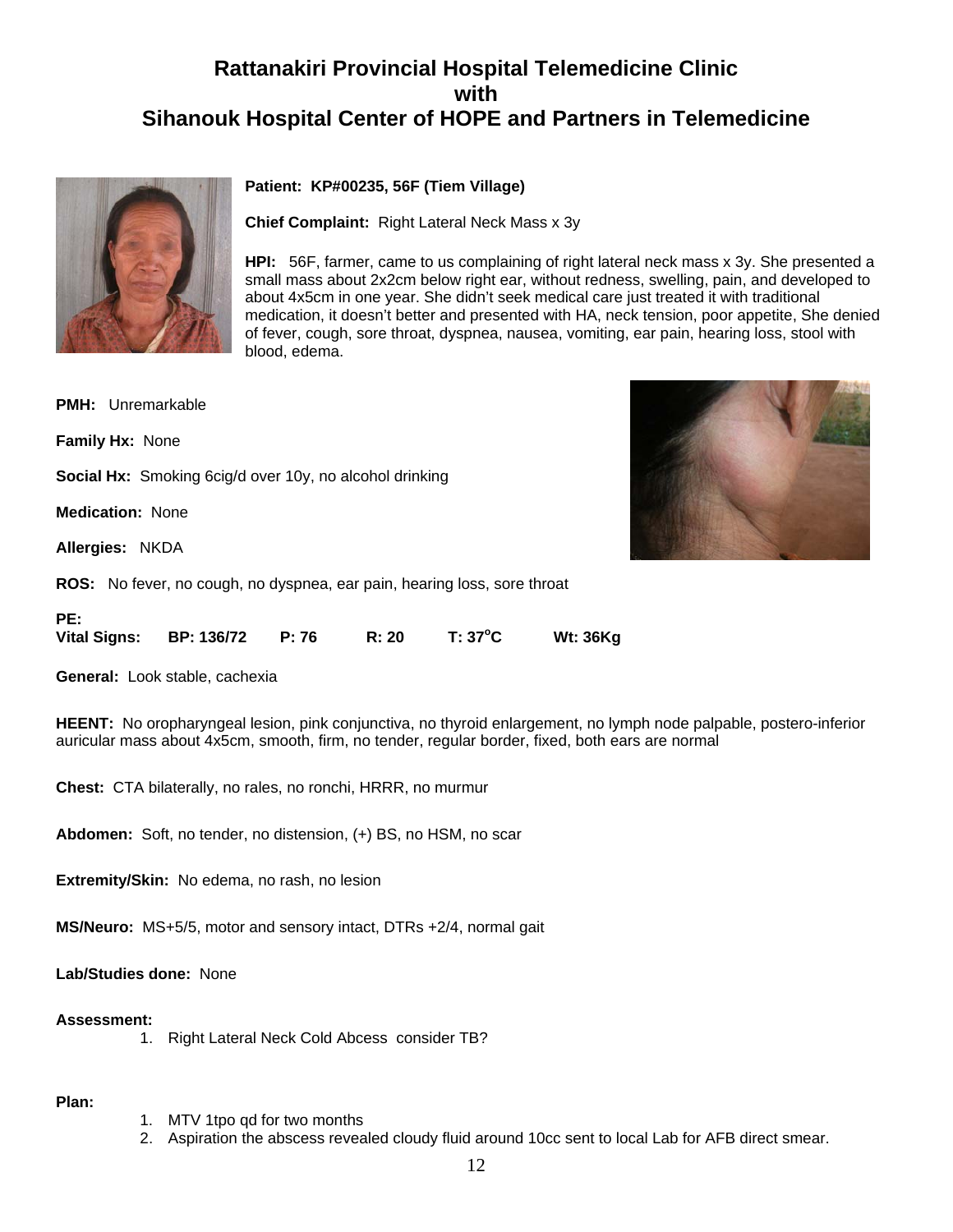The remain fluid will try to keep in frig and sent to SHCH for other work up ( Proteine, glucose, LDH, gram stain)

## **Comments/Notes: Do you agree with my assessment and plan?**

**Examined by: Nurse Peng Sovann Date: April 24, 2007** 

Please send all replies to [kirihospital@yahoo.com](mailto:kirihospital@yahoo.com) and cc: to [tmed\\_rithy@online.com.kh](mailto:tmed_rithy@bigpond.com.kh) .

*The information transmitted in this e-mail is intended only for the person or entity to which it is addressed and may contain confidential and/or privileged material. Any review, retransmission, dissemination or other use of or taking of any action in reliance upon, this information by persons or entities other than the intended recipient is prohibited. If you received this e-mail in error, please contact the sender and delete material from any computer.*

**From:** Rattanakiri Referral Hospital [mailto:kirihospital@yahoo.com] **Sent:** Wednesday, April 25, 2007 5:31 PM **To:** Rithy Chau; Paul J. M.D. Heinzelmann; Kruy Lim; Amphar Khat Ty; Joseph Kvedar; Cornelia Haener **Cc:** Bernie Krisher; Noun SoThero; Ed & Laurie Bachrach **Subject:** Rattanakiri TM April 2007, Case# 7, SP#00238, 56F (Village I)

Dear all,

This is case number 7, SP#0238, 34F and photos.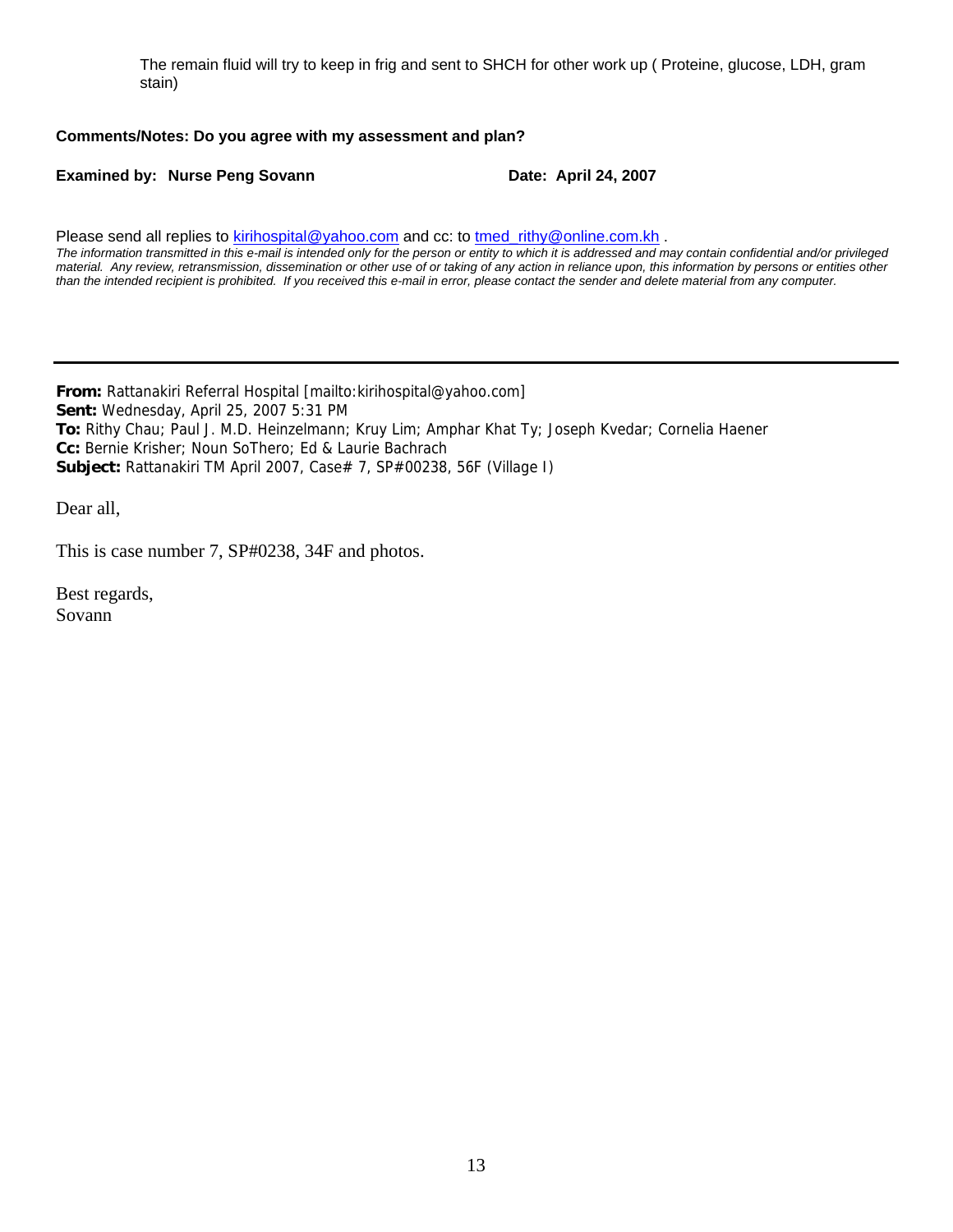

# **Patient: SP#00238, 34F (Village I)**

**Chief Complaint:** Neck Mass x 3y

**HPI:** 59F, housewife, came to us complaining of neck mass x 3y. She presented with symptoms of palpitation, fatigue, tremor, insomnia so she went to provincial hospital and Diagnose of thyroid disorder . She took traditional medication, then the symptom got better. In this year, she developed again with symptoms of palpitation, tremor, insomnia, heat intolerance. She denied of fever, cough, sore throat, dysphagia, chest pain, edema.

**PMH:** Past two years, malaria with complete treatment

**Family Hx:** None

**Social Hx:** No smoking, drinking alcohol casually, 4 children, 2y old baby breast feeding

**Medication:** None

**Allergies:** NKDA

**ROS:** no cough, no fever, no sore throat, no dysphagia, no stool with blood, no edema, regular period

**PE:** 

**Vital Signs: BP: 120/60 P: 128 R: 20 T: 37<sup>o</sup> C Wt: 48Kg**

**General:** Look stable

**HEENT:** No oropharyngeal lesion, pink conjunctiva, thyroid enlargement about 5x6cm, smooth, soft, no tender, regular border, mobile on swallowing, no bruit, no lymph node palpable

**Chest:** CTA bilaterally, no rales, no ronchi, H tachycardia, RR, no murmur

**Abdomen:** Soft, no tender, no distension, (+) BS, no HSM, no scar

**Extremity/Skin:** No edema, no rash, no lesion

**MS/Neuro:** MS+5/5, motor and sensory intact, DTRs +2/4, normal gait

**Lab/Studies done:** None

#### **Assessment:**

- 1. T/c hyperthyroid
- 2. Tachycardia

#### **Plan:**

- 1. Draw blood for TSH and Free T4 at SHCH
- 2. Propranolol 40mg 1/4t po bid for two months

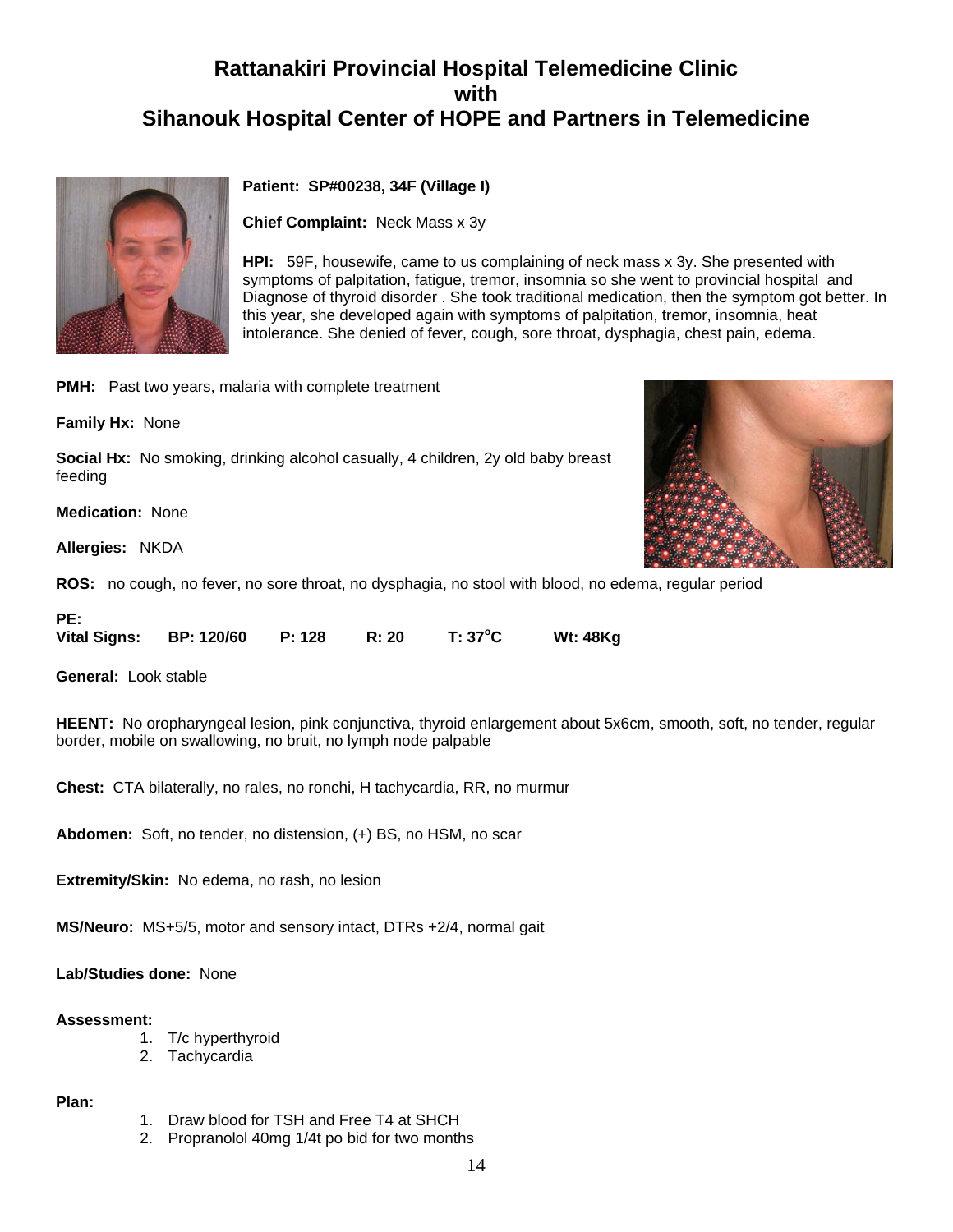3. Advise to consult at district MCH for birth spacing preferable DMPA

# **Comments/Notes: Do you agree with my assessment and plan?**

**Examined by: Nurse Peng Sovann Date: April 24, 2007** 

Please send all replies to [kirihospital@yahoo.com](mailto:kirihospital@yahoo.com) and cc: to [tmed\\_rithy@online.com.kh](mailto:tmed_rithy@bigpond.com.kh) . *The information transmitted in this e-mail is intended only for the person or entity to which it is addressed and may contain confidential and/or privileged material. Any review, retransmission, dissemination or other use of or taking of any action in reliance upon, this information by persons or entities other than the intended recipient is prohibited. If you received this e-mail in error, please contact the sender and delete material from any computer.*

**From:** Cornelia Haener [mailto:cornelia\_haener@online.com.kh] **Sent:** Thursday, April 26, 2007 3:00 PM **To:** 'Rattanakiri Referral Hospital'; 'Rithy Chau'; 'Paul J. M.D. Heinzelmann'; 'Kruy Lim'; 'Amphar Khat Ty'; 'Joseph Kvedar' **Cc:** 'Bernie Krisher'; 'Noun SoThero'; 'Ed & Laurie Bachrach' **Subject:** RE: Rattanakiri TM April 2007, Case# 7, SP#00238, 56F (Village I)

Dear Sovann, I agree to your management. If she is euthyroid, she does not need any further treatment as the goiter is small. Kind regards Cornelia

**From:** Rattanakiri Referral Hospital [mailto:kirihospital@yahoo.com] **Sent:** Wednesday, April 25, 2007 5:44 PM **To:** Rithy Chau; Paul J. M.D. Heinzelmann; Kruy Lim; Kathleen M. Kelleher; Joseph Kvedar **Cc:** Bernie Krisher; Noun SoThero; Ed & Laurie Bachrach **Subject:** Rattanakiri TM April 2007, Case# 8, TO#00152, 45M (Village II)

Dear all,

This is last case for Rattanakiri TM April 2007, number 8, TO#0152, 45M and photos.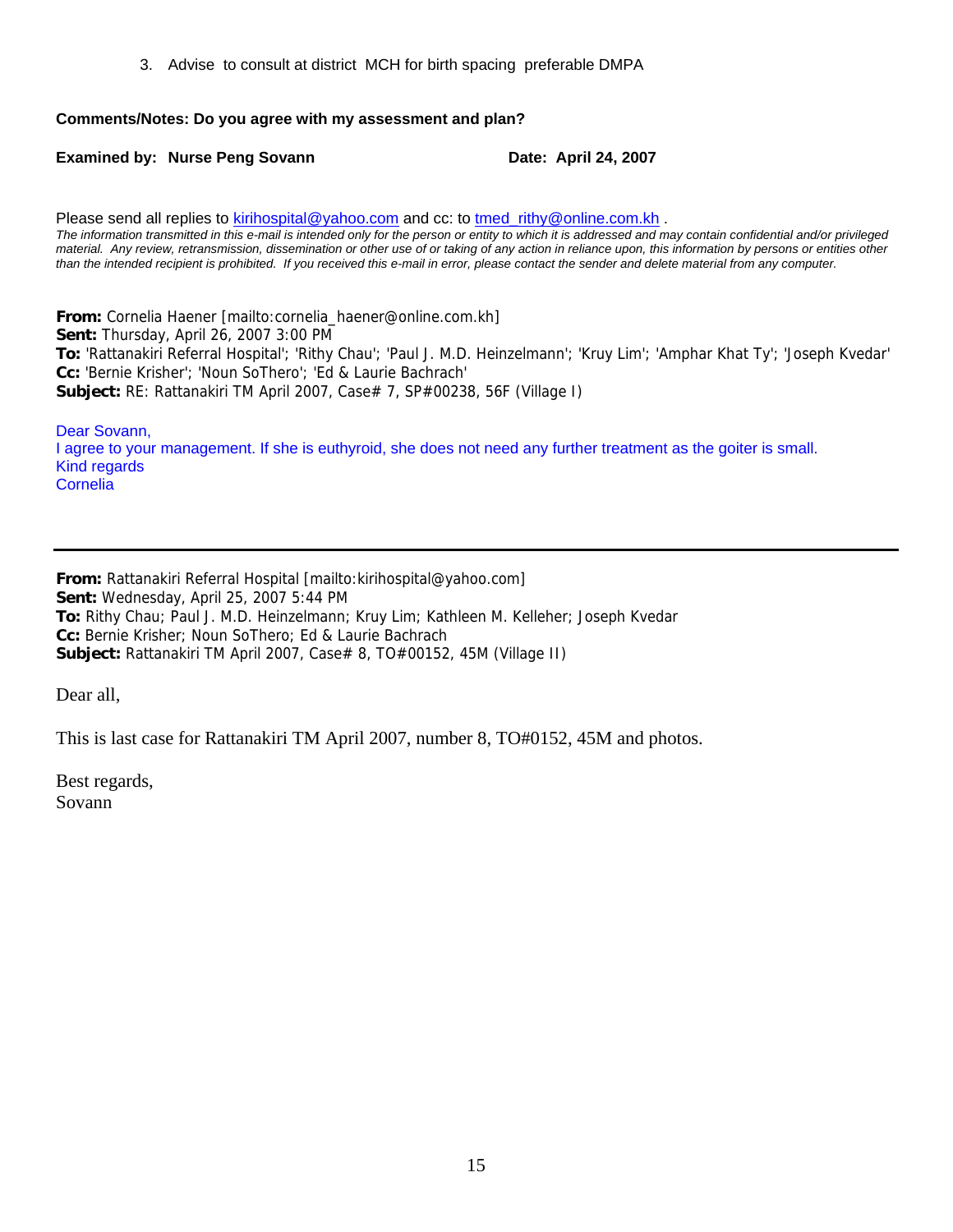

# **Patient: TO#00152, 45M (Village II)**

**Chief Complaint:** Sore throat x 5months

**HPI:** 45M, motorman, came to us complaining of sore throat x 5 months. He presented with symptoms of sore throat, fever, HA, cough, more salivary, so he bought medication from pharmacy and taken for a few days but the sore throat still presented. He went to provincial hospital and treated with some medications for a week. He denied of palpitation, chest pain, dyspnea, nausea, vomiting, diarrhea, constipation, edema.

**PMH/SH:** Malaria with complete treatment

**Family Hx:** None

**Social Hx:** Smoking 20cig/d for 10y, stop 1y; drinking alcohol casually

**Medication:** A few medication (unknown name) tid for sore throat

**Allergies:** NKDA

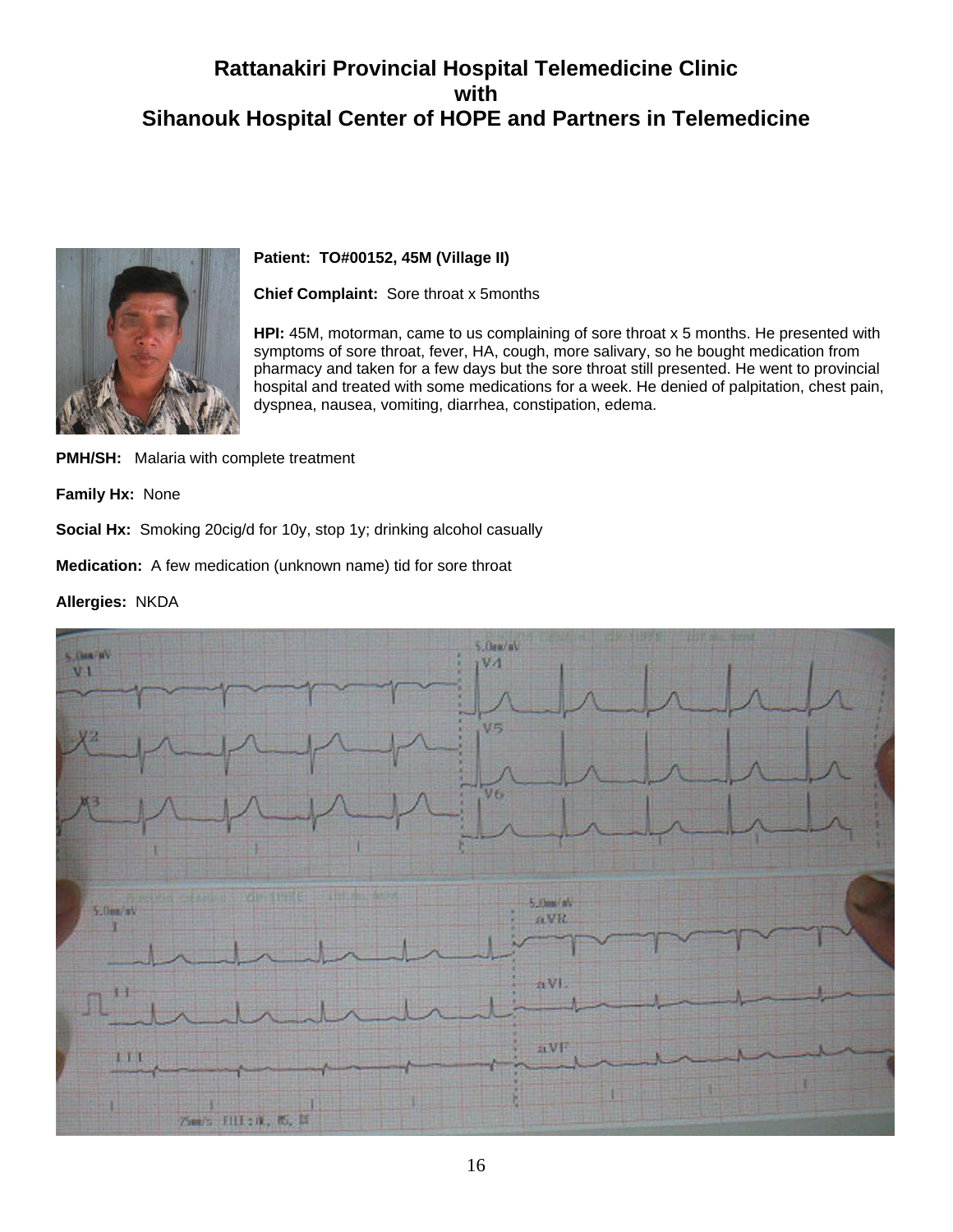**ROS:** No fever, no cough, no dyspnea, no chest pain, no nausea, no vomiting, no stool with blood or mucus, oliguria, edema.

**PE:** 

**Vital Signs: BP: 130/90 P: 86 R: 20 T: 37<sup>o</sup> C Wt: 57kg** at 2PM BP 150/100 P: 80 at 1000AM

**General:** Look stable

**HEENT:** No oropharyngeal lesion, pink conjunctiva, no thyroid enlargement, no lymph node palpable

**Chest:** Crackle on left lower lobe, other is normal; HRRR, no murmur

**Abdomen:** Soft, no tender, no distension, (+) BS, no HSM, no scar

**Extremity/Skin:** No edema, no rash, no lesion

**MS/Neuro:** MS+5/5, motor and sensory intact, DTRs +2/4

**Lab/Studies done:** EKG, CXR attached

#### **Assessment:**

- 1. Pneumonia
- 2. PTB??
- 3. Borderline HTN

#### **Plan:**

- 1. Augmentin 875mg 1t po bid for two weeks
- 2. Do AFB in local hospital
- 3. Draw blood for CBC, Lyte, BUN, Creat, Gluc, TG, Chole at SHCH

#### **Comments/Notes: Do you agree with my assessment and plan?**

**Examined by: Nurse Peng Sovann Date: April 24, 2007** 

Please send all replies to [kirihospital@yahoo.com](mailto:kirihospital@yahoo.com) and cc: to tmed\_rithy@online.com.kh.

*The information transmitted in this e-mail is intended only for the person or entity to which it is addressed and may contain confidential and/or privileged material. Any review, retransmission, dissemination or other use of or taking of any action in reliance upon, this information by persons or entities other than the intended recipient is prohibited. If you received this e-mail in error, please contact the sender and delete material from any computer.*

**From:** Rattanakiri Referral Hospital [mailto:kirihospital@yahoo.com] **Sent:** Wednesday, April 25, 2007 5:52 PM **To:** Cornelia Haener **Cc:** Bernie Krisher; Rithy Chau; Kruy Lim; Noun SoThero; Paul J. M.D. Heinzelmann; Ed & Laurie Bachrach **Subject:** Patients be asking for refering to SHCH for surgery consultation

Dear Conelia,

We have three patients will be asking for refering SHCH for surgery consultation.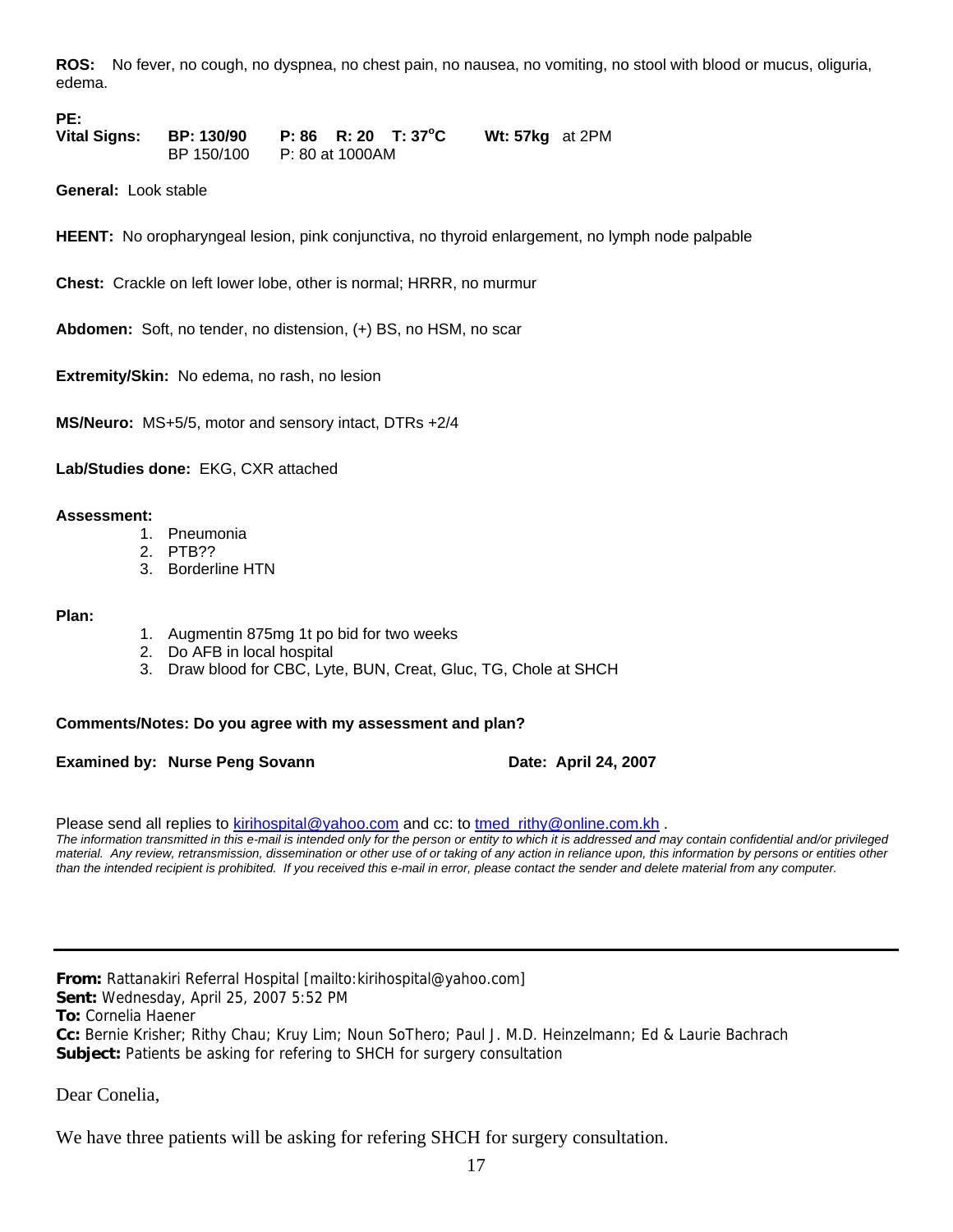1. CL#00122, 36F (Village III)

Diagnosis:

 Euthyroid for 6 months Now with symptoms of neck compression, and mild disphagia

2. KM#00158, 52F (Sre Angkrang Village)

Diagnosis:

 Euthyroid Nodular goiter with neck compression syndrom and large mass FNA was done two time with no conclusion due tue no cell seen

3. NS#00214, 14F (Village III) Diagnosis:

Right neck Tumor (Malinancy?)

FNA done on December 2006 with no conclusion due to bad sample

 FNB done on February 2006 with no conclusion due to biopsy show only some normal striated muscle and connective tissue

comment: to remove the mass or do a bigger biopsy for final diagnosis

The pictures of the patients attaced\_ we attach only one piture NS#00214 ( please see the previuos picture). Other case KM #00158, CL#00122 no picture attach

Best regards, Sovann

From: "Cornelia Haener" <cornelia\_haener@online.com.kh> To: "'Rattanakiri Referral Hospital'" <kirihospital@yahoo.com> CC: "'dan liu'" <dan\_liu@hopeww.org>, "'Gary Jacques'" <gjacques@online.com.kh> Subject: RE: Patients be asking for refering to SHCH for surgery consultation Date: Thu, 26 Apr 2007 14:37:04 +0700

Dear Rithy,

I would accept the thyroid patients as urgent cases if they have signs of trachea compression (Do they have stridor?) or if they are fast growing, so suspicion of cancer. Would you mind sending me pictures of these goiter patients so that I have more facts to make a decision? Concerning the 14-year old girl, I would love to accept her for a biopsy. **Thanks** Cornelia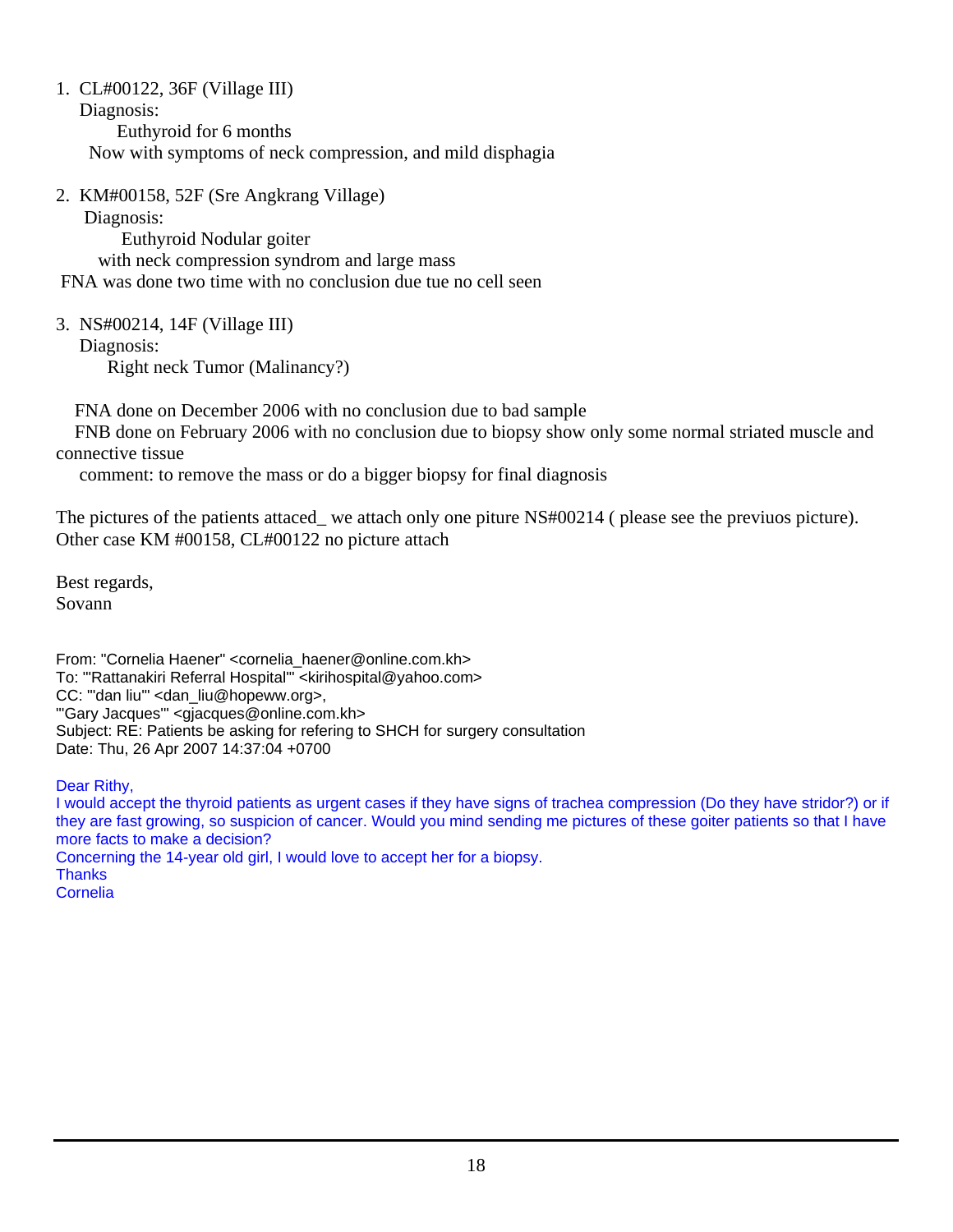**From:** Rattanakiri Referral Hospital [mailto:kirihospital@yahoo.com] **Sent:** Wednesday, April 25, 2007 6:02 PM **To:** Paul J. M.D. Heinzelmann **Cc:** Rithy Chau; Kathleen M. Kelleher **Subject:** Forwards the first 7 cases

Dear Paul,

Please help us to forward the first 7 cases to Kathy, by accidentally we did the wrong email address ( in steat of Kathy we did kathy Amphar).

Sorry for this inconvient work.

Thanks for your time to help us by this mistake.

Best Regards

Sovann

From: Heinzelmann, Paul J.,M.D. [mailto:PHEINZELMANN@PARTNERS.ORG] Sent: Saturday, April 28, 2007 6:53 AM To: Rattanakiri Referral Hospital Cc: Rithy Chau; Fiamma, Kathleen M. Subject: RE: Forwards the first 7 cases

Dear All,

This is a problem. I was out of the country and just returned last night - and just received this email....I erased the cases before I opened this email as they are typically saved on Kathy's computer. Have the cases been sent? Can they be resent?

Paul Heinzelmann, MD, MPH Project Leader - Operation Village Health Center for Connected Health Partners HealthCare 25 New Chardon St. Boston, MA 02114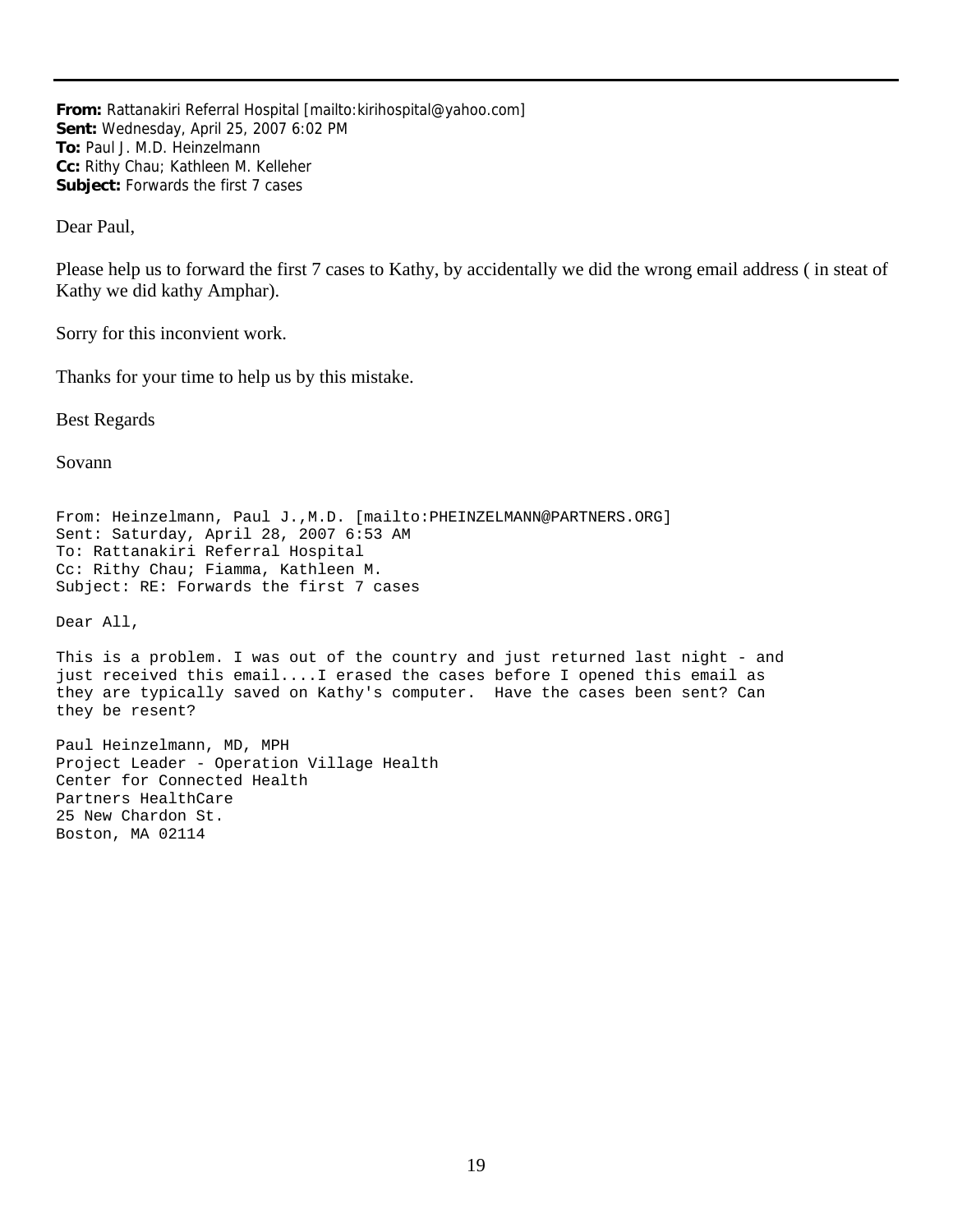# **Thursday, April 26, 2007**

# **Follow-up Report for Rattanakiri TM Clinic**

There were patients seen during this month TM clinic at Rattanakiri Referral Hospital (RRH). The data of 8 new cases was transmitted and received replies from both Phnom Penh and Boston. Per advice sent by Partners in Boston and Phnom Penh Sihanouk Hospital Center of HOPE as well as advices from PA Rithy on site, the following patients were managed and treated per local staff:

[Please note that in general the practice of dispensing medications at RRH for all patients is usually limited to a maximum of 7 days treatment with expectation of patients to return for another week of supplies if needed be. This practice allows clinicians to monitor patient compliance to taking medications and to follow up on drug side effects, changing of medications, new arising symptoms especially in patients who live away from the town of Banlung and/or illiterate. Nearly all medications and some lab tests not available/done at RRH are provided by SHCH to TM patients at no cost]

# **Treatment Plan for Rattanakiri TM April 2007**

# **1. MM# 00228, 55F (Village I)**

# **Diagnosis:**

- 1. Right sciatica( Nerve root pain)
- 2. Osteoprosis by Lumbar Xray

# **Treatment:**

- 1. Diflunisal 500mg 1t po bid prn pain for two months (#100)
- 2. Calcium 600mg 1t po bid for two months (#200)
- 3. Physical therapy

# **2. PN# 00229, 45F (Village VI)**

# **Diagnosis:**

1. DMII

# **Treatment:**

- 1. Chlorpropramide 250mg 1t po bid for two months (buy)
- 2. ASA 81mg 1t po qd for two months (#100)
- 3. Diabetic diet education, foot care and do regular exercise

# **3. OH#00230, 59F (Village III)**

# **Diagnosis:**

- 1. Goiter
- 2. Hyperthyroidism
- 3. HTN

# **Treatment:**

- 1. Propranolol 40mg 1/4t po bid for two months (buy)
- 2. Draw blood for TSH and Free T4, RFT, Lytes, BS at SHCH

# **Lab Result on April 26, 2007**

Na = 142 [135 - 145]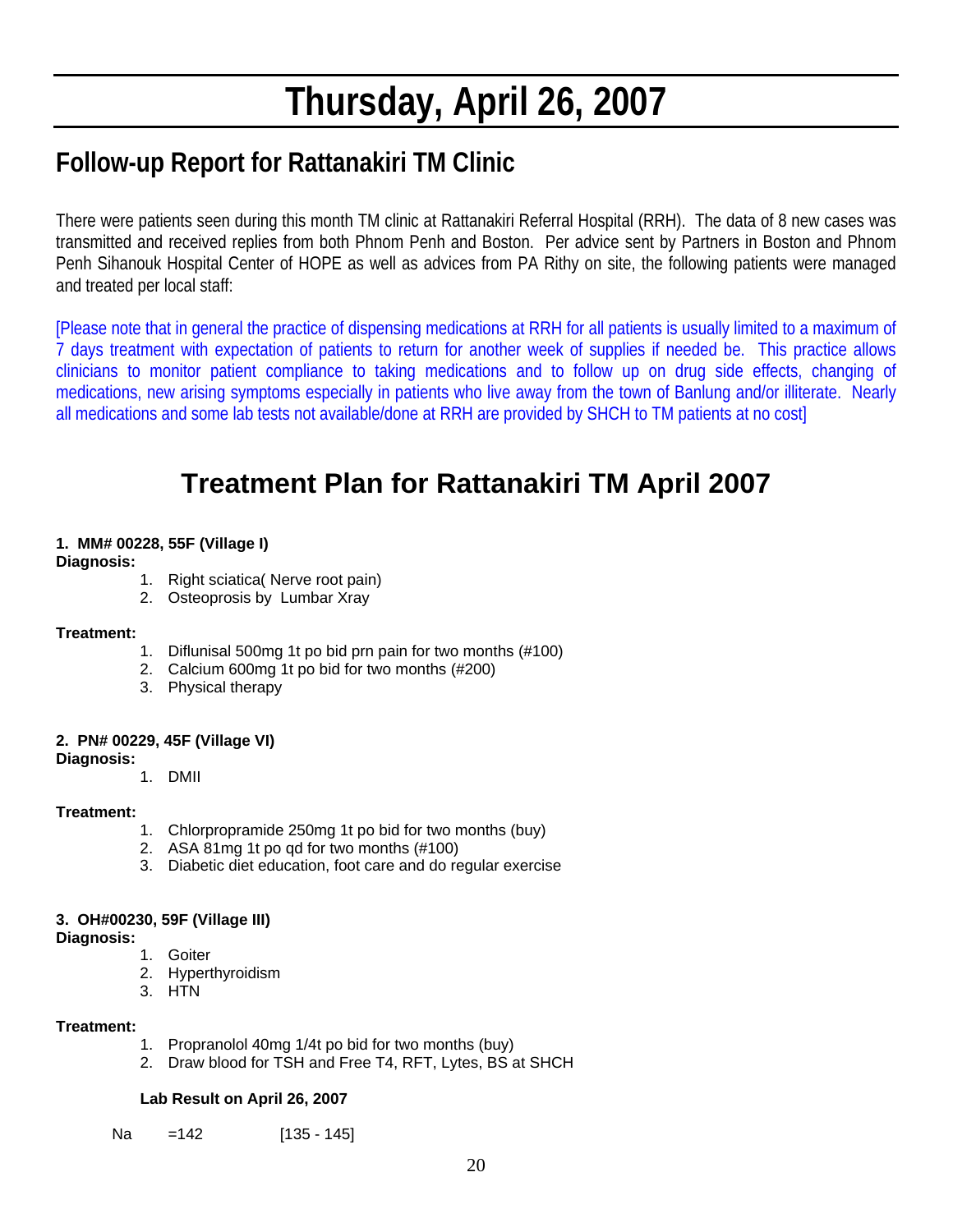| K.         | $=4.4$        | $[3.5 - 5.0]$    |
|------------|---------------|------------------|
| СI         | $= 98$        | $[95 - 110]$     |
| <b>BUN</b> | $=1.6$        | $[0.8 - 3.9]$    |
| Creat      | $= 65$        | $[44 - 80]$      |
| Glu        | $=4.8$        | $[4.2 - 6.4]$    |
| TSH        | $= 0.06$      | $[0.49 - 4.67]$  |
|            | Free T4=25.21 | $[9.14 - 23.81]$ |

## **4. KK#00231, 45F (Village I)**

**Diagnosis:**

1. DMII

#### **Treatment:**

- 1. Chlorpropramide 250mg 1t po bid for two months (buy)
- 2. Metformin 500mg 1t po qhs for two months (buy)
- 3. Captopril 25mg 1/4t po qd for two months (buy)
- 4. ASA 81mg 1t po qd for two months (#100)
- 5. Diabetic diet education, foot care, do regular exercise

#### **5. MR#00232, 70F (Village III)**

**Diagnosis:**

- 1. Post traumatic Right Frozen knee(MVA)
- 2. Thyroid disorder?

#### **Treatment:**

- 1. Do regular passive exercise on right knee joint with full flexion and extension
- 2. Naproxen 375mg 1t po bid prn pain for two weeks (#70)
- 3. Draw blood for TSH at SHCH

## **Lab Result on April 26, 2007**

TSH  $=$   $\sqrt{0.02}$  [0.49 - 4.67]

# **6. KP#00235, 56F (Tiem Village)**

**Diagnosis:**

1. Right Lateral Neck Cold Abcess consider TB?

#### **Treatment:**

- 1. MTV 1tpo qd for two months (#100)
- 2. Aspiration the abscess revealed cloudy fluid around 10cc sent to local Lab for AFB direct smear.
- 3. The remain fluid will try to keep in frig and sent to SHCH for other work up ( Proteine, glucose, LDH, gram stain)

#### **Lab Result on April 26, 2007**

Gluco  $=6.4$ <br>Protein  $=182.9$ Protein Direct gram stain: no organism seen

# **7. SP#00238, 34F (Village I)**

**Diagnosis:**

- 1. T/c hyperthyroid
- 2. Tachycardia

#### **Treatment:**

1. Propranolol 40mg 1/4t po bid for two months (buy)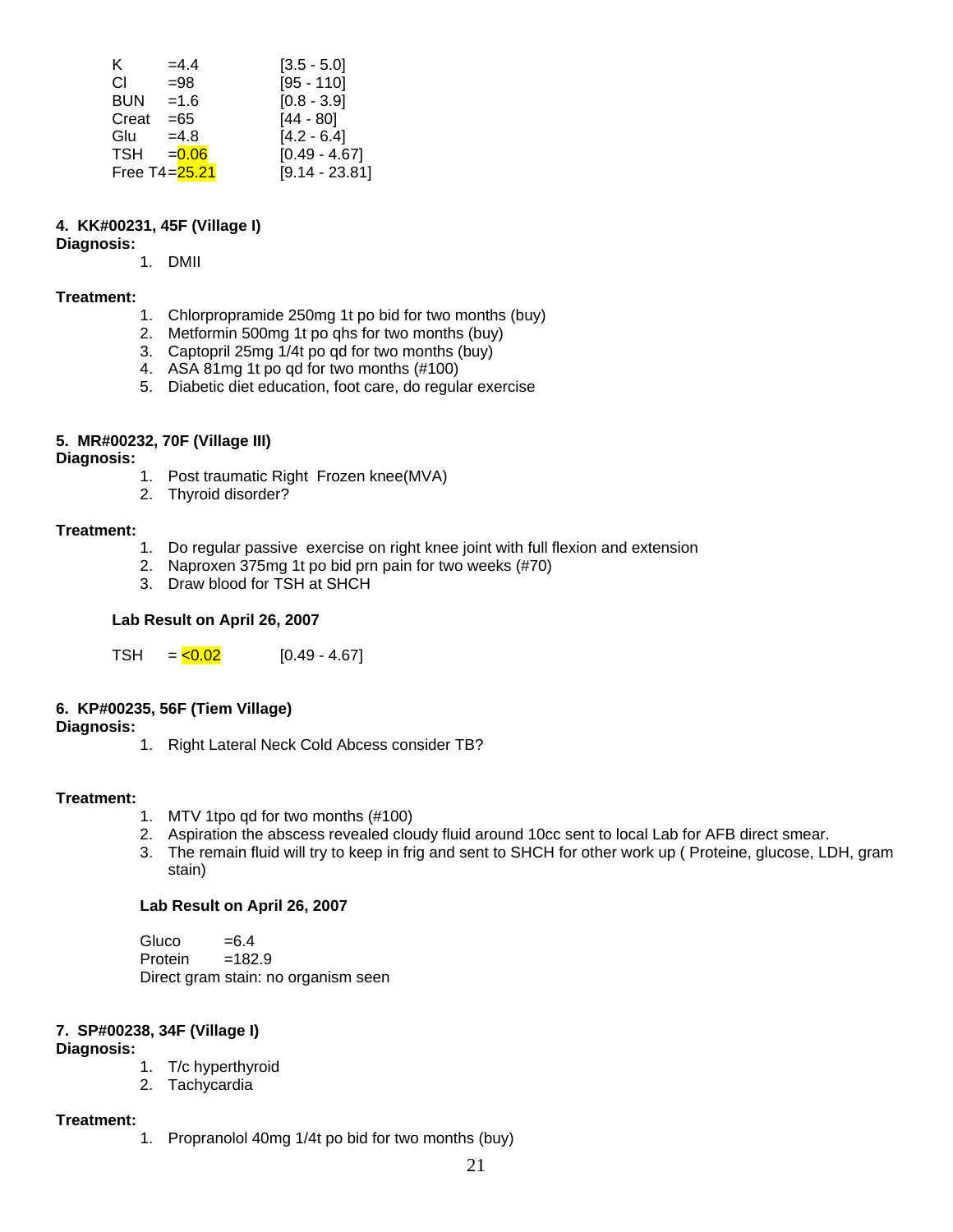- 2. Draw blood for TSH and Free T4 at SHCH
- 3. Advise to consult at district MCH for birth spacing preferable DMPA

#### **Lab Result on April 26, 2007**

| TSH = 0.02       | $[0.49 - 4.67]$  |
|------------------|------------------|
| Free T4= $68.30$ | $[9.14 - 23.81]$ |

#### **8. TO#00152, 45M (Village II)**

#### **Diagnosis:**

- 1. Pneumonia
- 2. PTB??
- 3. Borderline HTN

#### **Treatment:**

- 1. Amoxiciline 400mg 1t po tid for 10d (#60)
- 2. Paracetamol 500mg 1t po qid prn for (#30)
- 3. Do AFB in local hospital
- 4. Draw blood for CBC, Lyte, BUN, Creat, Gluc, TG, Chole at SHCH

#### **Lab result on April 26, 2007**

| <b>WBC</b>  | $=9$    | $[4 - 11x10^9/L]$       | Na              | $=140$ | $[135 - 145]$         |
|-------------|---------|-------------------------|-----------------|--------|-----------------------|
| RBC         | $= 5.4$ | $[4.6 - 6.0x10^{12}/L]$ | Κ               | $=4.2$ | $[3.5 - 5.0]$         |
| Hb          | $=14.2$ | $[14.0 - 16.0g/dL]$     | СI              | $= 94$ | $[95 - 110]$          |
| Ht          | $=45$   | $[42 - 52%]$            | <b>BUN</b>      | $=1.9$ | $[0.8 - 3.9]$         |
| <b>MCV</b>  | $= 83$  | [80 - 100fl]            | Creat           | $= 93$ | $[53 - 97]$           |
| MCH         | $= 26$  | $[25 - 35pg]$           | Gluc            | $=4.5$ | $[4.2 - 6.4]$         |
| $MHCH = 31$ |         | $[30 - 37\%]$           | T. Chol $= 7.8$ |        | $\left[ <5.7 \right]$ |
| Plt         | $= 291$ | $[150 - 450x10^9/L]$    | TG              | $=4.3$ | $[-1.71]$             |
| Lym         | $=2.7$  | $[1.0 - 4.0x10^9/L]$    |                 |        |                       |

# **Patients who came for follow up and refill medication**

#### **1. HN#00220, 51F (Village I)**

#### **Diagnosis:**

- 1. DMII with PNP
- 2. HTN
- 3. Chronic renal failure
- 4. Anemia

#### **Treatment:**

- 1. Glibenclamide 5mg 1t po bid for two months
- 2. Metformin 500mg 2t po bid for two months
- 3. Atenolol 50mg 1/2t po bid for two months (buy)
- 4. Nifedipine 10mg 1t po q8
- 5. MTV 1t po qd for two months (#100)
- 6. FeSO4/Folic Acid 200/0.25mg 1t po bid for two months (#200)
- 7. Amitriptylin 25mg 1/4t po qhs for two months (# 25)
- 8. Educate patient eat on diabetic diet, low sugar, low sodium, regular exercise
- 9. Foot care

**Lab/Test requested:** CBC, Lyte, BUN, Creat, Glu, HbA1C, Reti count and peripheral smear at SHCH

#### **Lab result on April 26, 2007**

| $WBC = 5$  | $[4 - 11 \times 10^9/L]$ | Na. | $= 134$ | $[135 - 145]$ |
|------------|--------------------------|-----|---------|---------------|
| RBC $=3.1$ | $[4.6 - 6.0x10^{12}/L]$  |     | $=3.7$  | $[3.5 - 5.0]$ |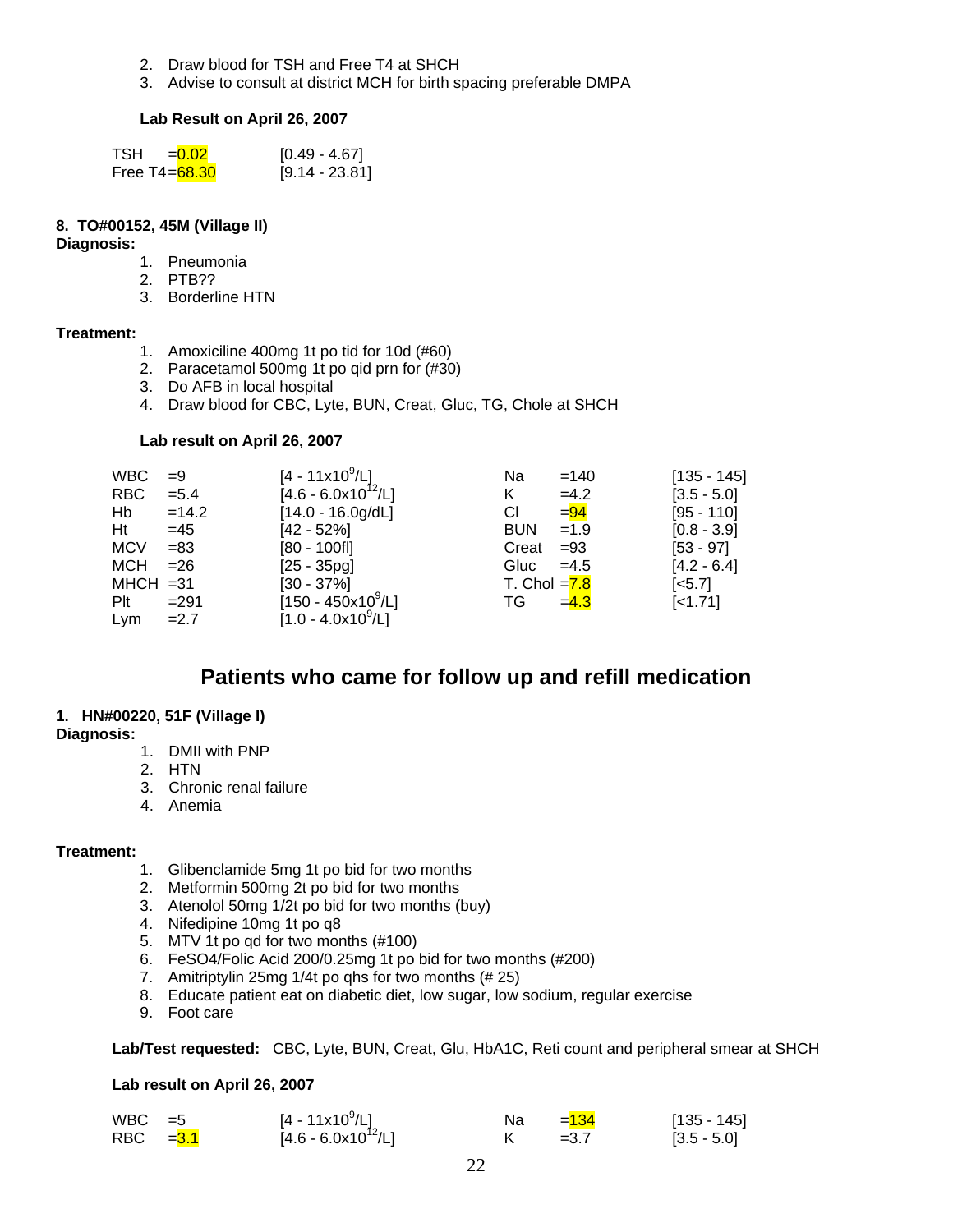| Hb            | $=10.7$              | $[14.0 - 16.0g/dL]$         | СI             | $= 96$   | $[95 - 110]$  |
|---------------|----------------------|-----------------------------|----------------|----------|---------------|
| Ht            | $= 31$               | $[42 - 52%]$                | <b>BUN</b>     | $=2.7$   | $[0.8 - 3.9]$ |
| <b>MCV</b>    | $= 87$               | [80 - 100fl]                | Creat          | $=197$   | $[53 - 97]$   |
| <b>MCH</b>    | $=30$                | $[25 - 35pg]$               | Gluc           | $= 13.8$ | $[4.2 - 6.4]$ |
| $MHCH = 34$   |                      | [30 - 37%]                  | HbA1C $=$ 10.5 |          | $[4 - 6]$     |
| Plt           | $=303$               | $[150 - 450 \times 10^9/L]$ |                |          |               |
| Lym           | $= 0.8$              | $[1.0 - 4.0x10^9/L]$        |                |          |               |
|               | Reticulocyte = $0.9$ | $[0.5 - 1.5]$               |                |          |               |
| Microcytic 1+ |                      |                             |                |          |               |
|               | Hypocromic 1+        |                             |                |          |               |

| =96      | $[95 - 110]$   |
|----------|----------------|
| $=2.7$   | $[0.8 - 3.9]$  |
| $=197$   | $[53 - 97]$    |
| $= 13.8$ | $[4.2 - 6.4]$  |
|          | [4 - 6]        |
|          | HbA1C $=$ 10.5 |

# **2. US#00203, 50F (Village IV)**

#### **Diagnosis:**

- 1. GERD
- 2. Euthyroid
- 3. Right Sciatica

#### **Treatment:**

- 1. Paracetamol 500mg 1t po qid prn pain
- 2. GERD prevention education
- 3. Do regular exercise

#### **3. NS#00214, 14F (Village III)**

#### **Diagnosis:**

- 1. Right Neck Tumor?
- 2. Malignant tumor??

#### **Treatment:**

1. Draw blood for CBC, Lyte, BUN, Creat, Gluco at SHCH

#### **Lab Result on April 26, 2007**

| <b>WBC</b>  | $=6$    | $[4 - 11 \times 10^9/L]$         | Na         | $=139$   | $[135 - 145]$   |
|-------------|---------|----------------------------------|------------|----------|-----------------|
| <b>RBC</b>  | $= 5.1$ | $[3.9 - 5.5 \times 10^{12} / L]$ | Κ          | $=4.7$   | $[3.5 - 5.0]$   |
| Hb          | $= 9.6$ | $[12.0 - 15.0g/dL]$              | CI         | $= 96$   | $[95 - 110]$    |
| Ht          | $=35$   | $[35 - 47\%]$                    | <b>BUN</b> | $= 0.4$  | $[0.8 - 3.9]$   |
| <b>MCV</b>  | $=68$   | [80 - 100fl]                     | Creat      | $=50$    | $[44 - 80]$     |
| <b>MCH</b>  | $=19$   | $[25 - 35pq]$                    | Glu        | $=4.5$   | $[4.2 - 6.4]$   |
| MHCH $=28$  |         | $[30 - 37\%]$                    | $Ca2+$     | $= 0.94$ | $[1.12 - 1.32]$ |
| Plt         | $= 374$ | $[150 - 450x10^9/L]$             |            |          |                 |
| Lym         | $=1.7$  | $[1.0 - 4.0x10^9/L]$             |            |          |                 |
| Mxd         | $=0.7$  | $[0.1 - 1.0x10^9/L]$             |            |          |                 |
| <b>Neut</b> | $=3.3$  | $[1.8 - 7.5x10^9/L]$             |            |          |                 |

# **4. EM#00193, 22F (Village I)**

**Diagnosis:**

1. Subclinical Hyperthyroidism

## **Treatment:**

1. Propranolol 40mg ¼t po qd

# **5. OT#00155, 45F (Bor Keo)**

**Diagnosis:** 

- 1. HTN
- 2. DMII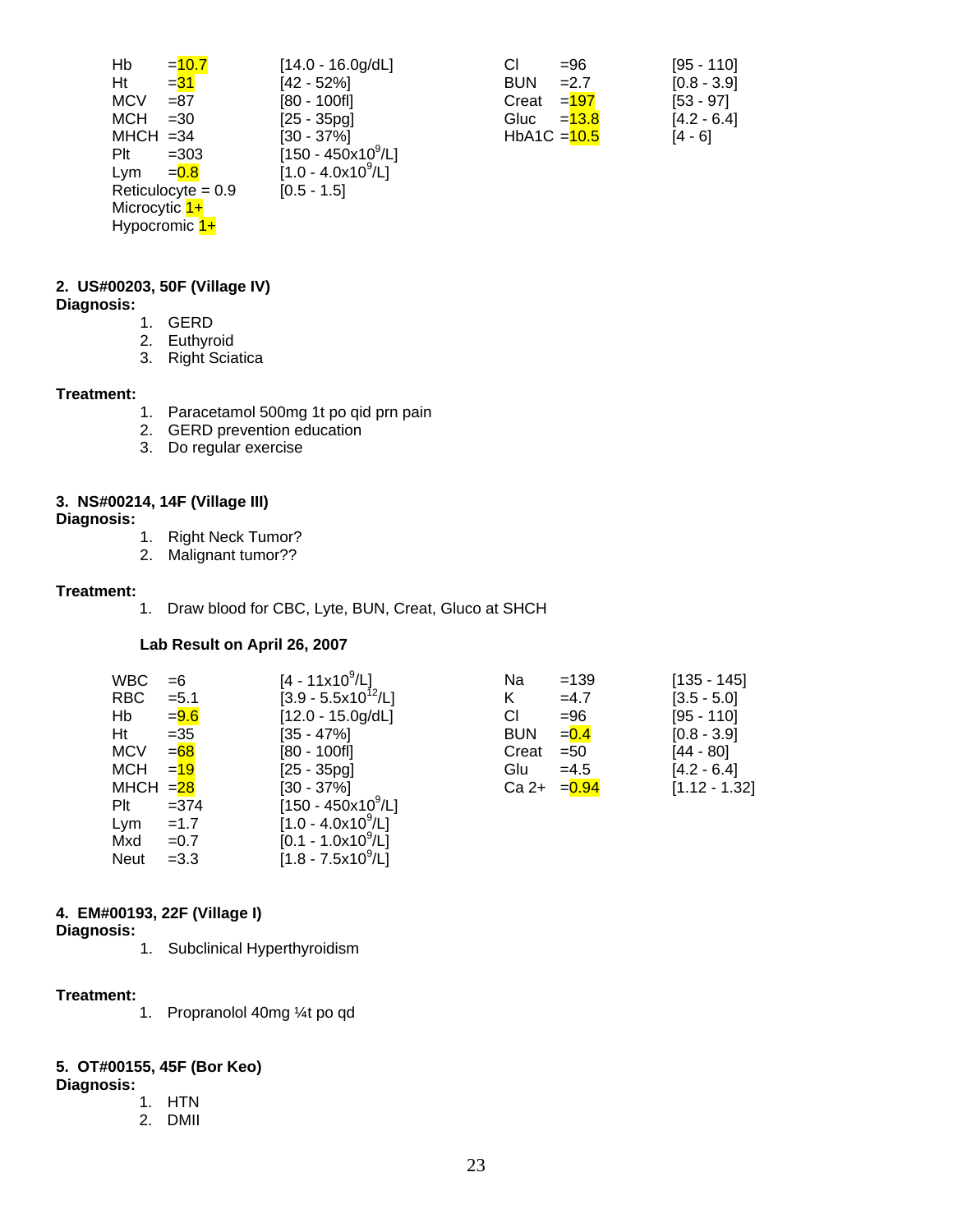#### **Treatment:**

- 1. Lisinopril 20mg 1/2t po qd (#25)
- 2. Metformin 500mg 2t po bid (#400)
- 3. Glibenclamide 5mg 2t po bid (#400)
- 4. ASA 300mg ¼t po qd (#25)
- 5. Amitriptylin 25mg ½t po qhs (#50)
- 6. Citirizin 10mg 1t po qd
- 7. Draw blood for Lyte, BUN, Creat, Gluc and HbA1C at SHCH

#### **Lab result on April 26, 2007**

| Na             | $=140$  | $[135 - 145]$ |
|----------------|---------|---------------|
| ĸ.             | $=4.7$  | $[3.5 - 5.0]$ |
| CI.            | $= 95$  | $[95 - 110]$  |
| BUN            | $= 0.7$ | $[0.8 - 3.9]$ |
| Creat          | $= 67$  | $[44 - 80]$   |
| Gluc           | $=11.4$ | $[4.2 - 6.4]$ |
| HbA1C = $12.3$ |         | $[4.0 - 6.0]$ |

# **6. MY#00156, 56F (Village I)**

#### **Diagnosis:**

- 1. DMII with PNP
- 2. Overweight
- 3. PVC
- 4. Hyperlipidemia

#### **Treatment:**

- 1. Metformin 500mg 1t po qhs (#100)
- 2. ASA 300mg ¼t po qd (#25)
- 3. Trandolapril 0.5mg 1t po qd (#100)
- 4. Amitriptyline 25mg ¼t po qhs (#25)
- 5. Draw blood for Gluc and HbA1C at SHCH

# **Lab Result on April 26, 2007**

| Gluc<br>$=12.4$ | $[4.2 - 6.4]$ |
|-----------------|---------------|
| HbA1C $= 8.7$   | $[4.0 - 6.0]$ |

# **7. NH#00010, 53F (Village III)**

#### **Diagnosis:**

1. HTN

- 2. DMII
- 3. LVH
- 4. Aorta Insufficiency?
- 5. Aorta Stenosis?

# **Treatment:**

- 1. Atenolol 50mg 1t po bid (buy)
- 2. Chlorpropramide 1t po qd (buy)
- 3. ASA 81mg 1t po qd (#100)
- 4. Captopril 25mg 1t po tid (buy)
- 5. HCTZ 50mg 1/2t po qd (buy)
- 6. Fenofibrate 100mg 1t po qd (buy)
- 7. Draw blood for Lyte, BUN, Creat, Gluc at SHCH

# **Lab Result on April 26, 2007**

| Nа | $=138$  | $[135 - 145]$ |
|----|---------|---------------|
|    | $= 3.2$ | $[3.5 - 5.0]$ |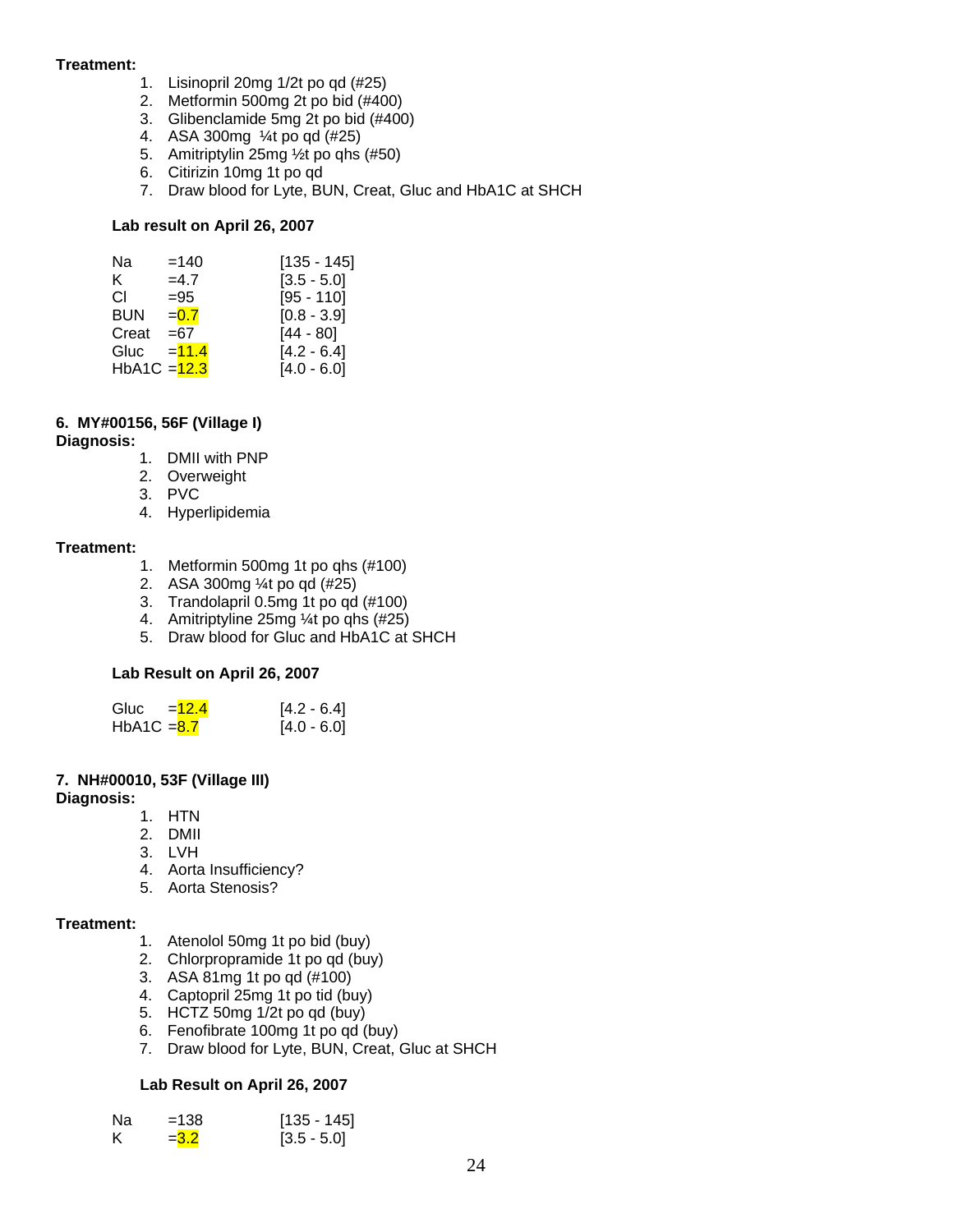| CI.         | $= 94$  | $[95 - 110]$  |
|-------------|---------|---------------|
| <b>BUN</b>  | $=0.8$  | $[0.8 - 3.9]$ |
| Creat $=72$ |         | $[44 - 80]$   |
| Glu         | $= 5.9$ | $[4.2 - 6.4]$ |

#### **8. UP#00093, 52F (Village III)**

**Diagnosis:** 

1. Hyperthyroidism

#### **Treatment:**

- 1. Carbimazole 5mg 1t po bid
- 2. Propranolol 40mg 1/4t po bid (#22)

# **9. PO#00148, 67F (Village III)**

**Diagnosis:** 

- 1. HTN
- 2. DMII
- 3. PNP

#### **Treatment:**

- 1. Lisinopril 20mg ¼t po qd (#25)
- 2. Metformin 500mg 1t po qhs (#100)
- 3. Glibenclamide 5mg 1t po bid (#200)
- 4. ASA 300mg ¼t po qd (#25)
- 5. Amitriptylin 25mg ½t po qhs (#50)

# **10. CL#00122, 33F (Village III)**

#### **Diagnosis:**

- 1. Hyperthyroidism
- 2. BV
- 3. Vaginal Candidasis

#### **Treatment:**

- 1. Metronidazole 500mg 4t po once
- 2. Claritin 10mg 1t po qd prn (#30)
- 3. Tylenol PM 500/25mg 1t po qhs prn (#30)

# **11. NS#00006, 18F (Village I)**

#### **Diagnosis:**

1. Hyperthyroidism

#### **Treatment:**

- 1. Carbimazole 5mg 1t po bid
- 2. Propranolol 40mg ¼t po bid
- 3. Draw blood for Free T4 at SHCH

# **Lab Result on April 26, 2007**

Free T4=19.16 [9.14 - 23.81]

# **12. PS#00149, 26F (Village I)**

#### **Diagnosis:**

1. Hyperthyroidism

# **Treatment:**

- 1. Carbimazole 5mg 1t po qd
- 2. Draw blood for TSH, and Free T4 at SHCH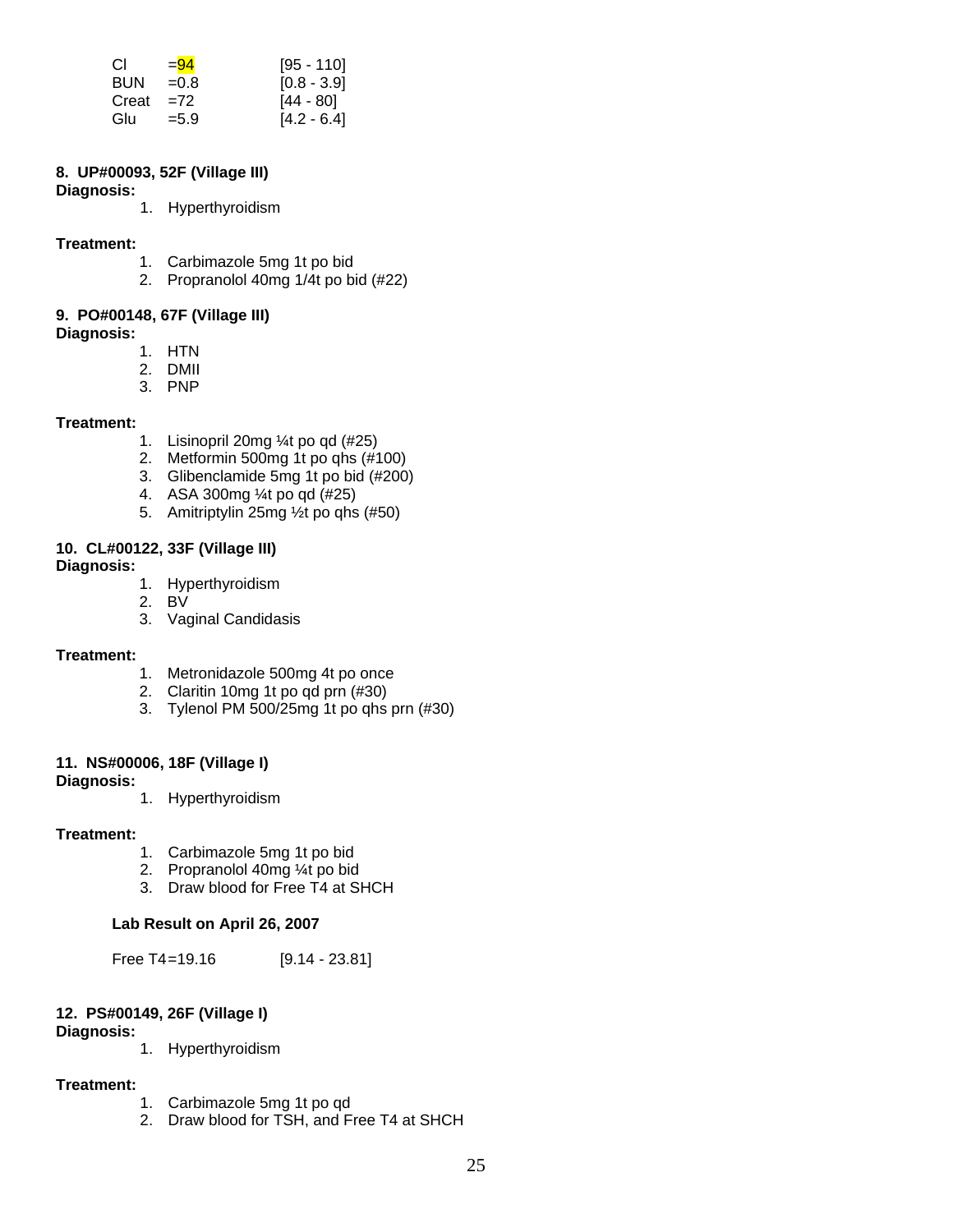| TSH<br>$= 2.74$   | [0.49 - 4.67]    |
|-------------------|------------------|
| Free T4 = $12.97$ | $[9.14 - 23.81]$ |

# **13. KP#00153, 57F (Village III)**

**Diagnosis:** 

- 1. DMII
- 2. HTN
- 3. A fib
- 4. Dyspepsia

#### **Treatment:**

- 1. Glibenclamide 5mg ½tab po qd (#50)
- 2. Atenolol 50mg ½tab po bid (#100)
- 3. Lisinolpril 20mg 1/2t po qd (#50)
- 4. MTV 1 tab po qd (#100)
- 5. ASA 300mg ¼tab po qd (#25)
- 6. Amitriptylin 25mg ½tab po qhs (#50)
- 7. Draw blood for CBC, Lyte, BUN, Creat, Gluc and HbA1C at SHCH

#### **Lab result on April 26, 2007**

| <b>WBC</b>  | $=6$     | [4 - 11x10 <sup>9</sup> /L]        | Na           | $=143$  | $[135 - 145]$ |
|-------------|----------|------------------------------------|--------------|---------|---------------|
| <b>RBC</b>  | $=4.2$   | $[3.9 - 5.5x10^{12}/L]$            | Κ            | $= 3.6$ | $[3.5 - 5.0]$ |
| Hb          | $= 11.3$ | $[12.0 - 15.0g/dL]$                | СI           | $= 99$  | $[95 - 110]$  |
| Ht          | $=37$    | $[35 - 47\%]$                      | <b>BUN</b>   | $=1.6$  | $[0.8 - 3.9]$ |
| <b>MCV</b>  | $= 88$   | [80 - 100fl]                       | Creat        | $= 93$  | [44 - 80]     |
| <b>MCH</b>  | $=27$    | $[25 - 35pq]$                      | Gluc         | $=7.1$  | $[4.2 - 6.4]$ |
| $MHCH = 30$ |          | $[30 - 37\%]$                      | HbA1C $=6.5$ |         | $[4.0 - 6.0]$ |
| Plt         | $= 134$  | $[150 - 450 \times 10^9/\text{L}]$ |              |         |               |
| Lym         | $=1.4$   | $[1.0 - 4.0x10^9/L]$               |              |         |               |
| Mxd         | $=0.8$   | $[0.1 - 1.0x10^9/L]$               |              |         |               |
| <b>Neut</b> | $=2.3$   | $[1.8 - 7.5x10^9/L]$               |              |         |               |

## **14. LH#00116, 59F (Village IV)**

**Diagnosis:** 

- 1. Hyperthyroidism
- 2. Cardiomegaly

#### **Diagnosis:**

- 1. ASA 81 mg 1 tab po chew qd
- 2. HCTZ 50mg ½ tab po qd
- 3. Draw blood for TSH, free T4 at SHCH

#### **Lab result on April 26, 2007**

| $TSH = 0.93$      | $[0.49 - 4.67]$  |
|-------------------|------------------|
| Free $T4 = 13.25$ | $[9.14 - 23.81]$ |

# **15. NS#00089, 16F (Village I)**

**Diagnosis:** 

1. Hyperthyroidism

# **Treatment:**

1. Draw blood for TSH, Free T4 at SHCH

#### **Lab result on April 26, 2007**